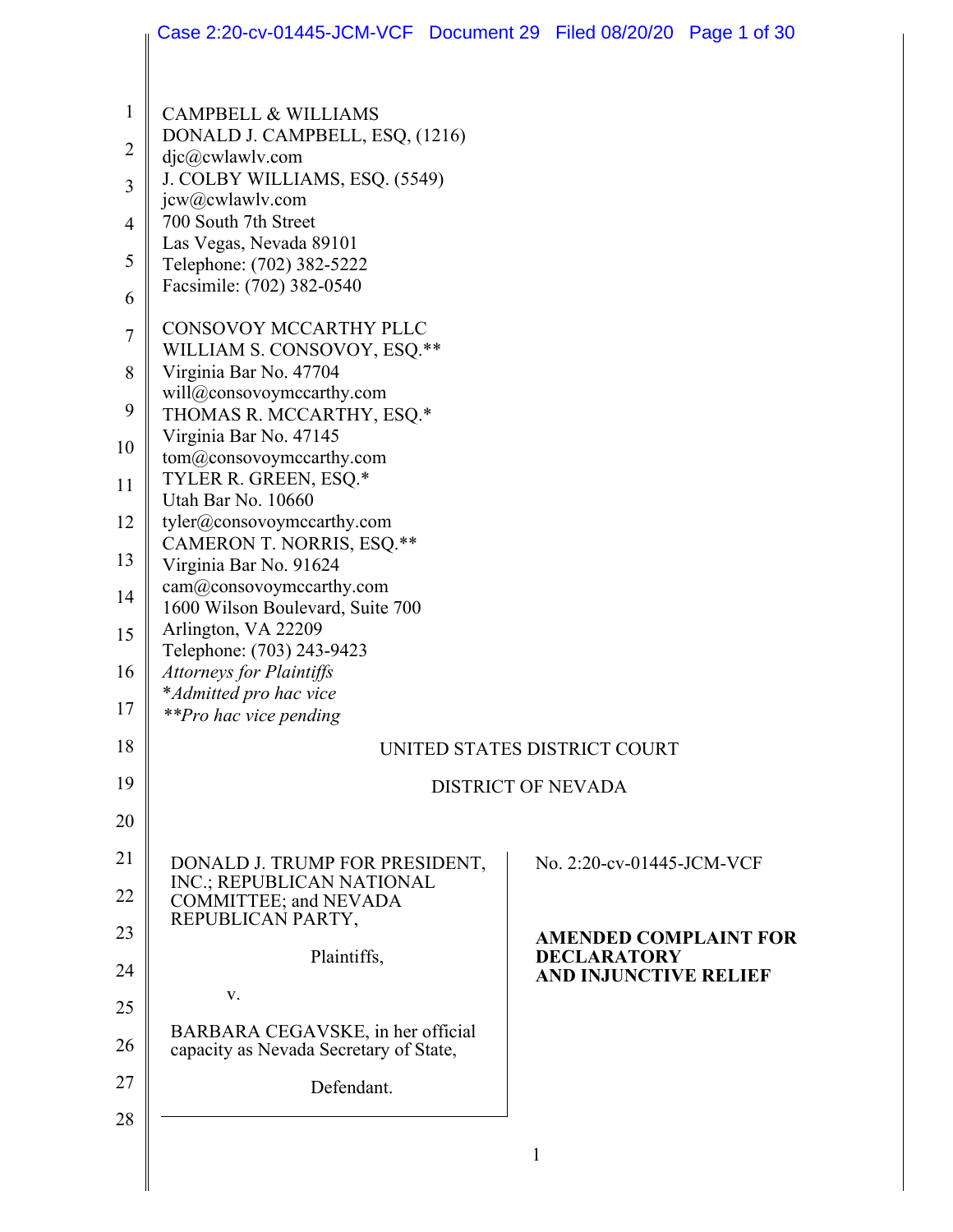5

1 2 3 4 Plaintiffs Donald J. Trump for President, Inc., the Republican National Committee, and the Nevada Republican Party bring this action to challenge Assembly Bill 4—a bill passed on Sunday, August 2, 2020, during the 32nd Special Session of the Nevada Legislature. Plaintiffs allege as follows:

#### **INTRODUCTION**

6 7 8 9 10 11 12 1. Every American who is eligible to vote should be able to freely do so. Robust participation in our biennial elections strengthens the Nation's civic fibers, allowing the United States of America to retain its place as the world's preeminent constitutional republic. Thus, Republicans have always supported efforts to make it easier for voters to cast their ballot. At the same time, however, the electoral process cannot function properly if it lacks integrity and results in chaos. Put simply, the American people must be able to trust that the result is the product of a free and fair election.

13 14 15 16 17 18 19 2. Nevada's recently enacted election laws—collectively, AB4—fall far short of this standard. On a straight-party-line vote taken on a Sunday afternoon, the Nevada Legislature passed a 60-page, single-spaced bill first introduced shortly after noon the previous Friday. AB4 adds more than 25 new election-related sections to the Nevada Revised Statutes and amends more than 60 others. Many of those provisions will undermine the November election's integrity. Some go beyond that, crossing the line that separates bad policy judgments from enactments that violate federal law or the United States Constitution.

20 21 22 23 3. Hence this lawsuit. Our elections must occur under valid laws. Under the U.S. Constitution, states have broad discretion to decide how to conduct their elections. But their election laws must comply with the higher law of the U.S. Constitution and with federal laws enacted under it.

24 25 26 27 28 4. Exercising its constitutional power under the Elections Clause and the Electors Clause, Congress has established a uniform, national day to elect members of Congress and to appoint presidential electors. *See* 2 U.S.C. §§ 1, 7; 3 U.S.C. §1. AB4 contravenes those valid federal laws by requiring elections officials to accept and count ballots received after Election Day *even when* those ballots lack objective evidence that voters cast them on or before Election Day. In short,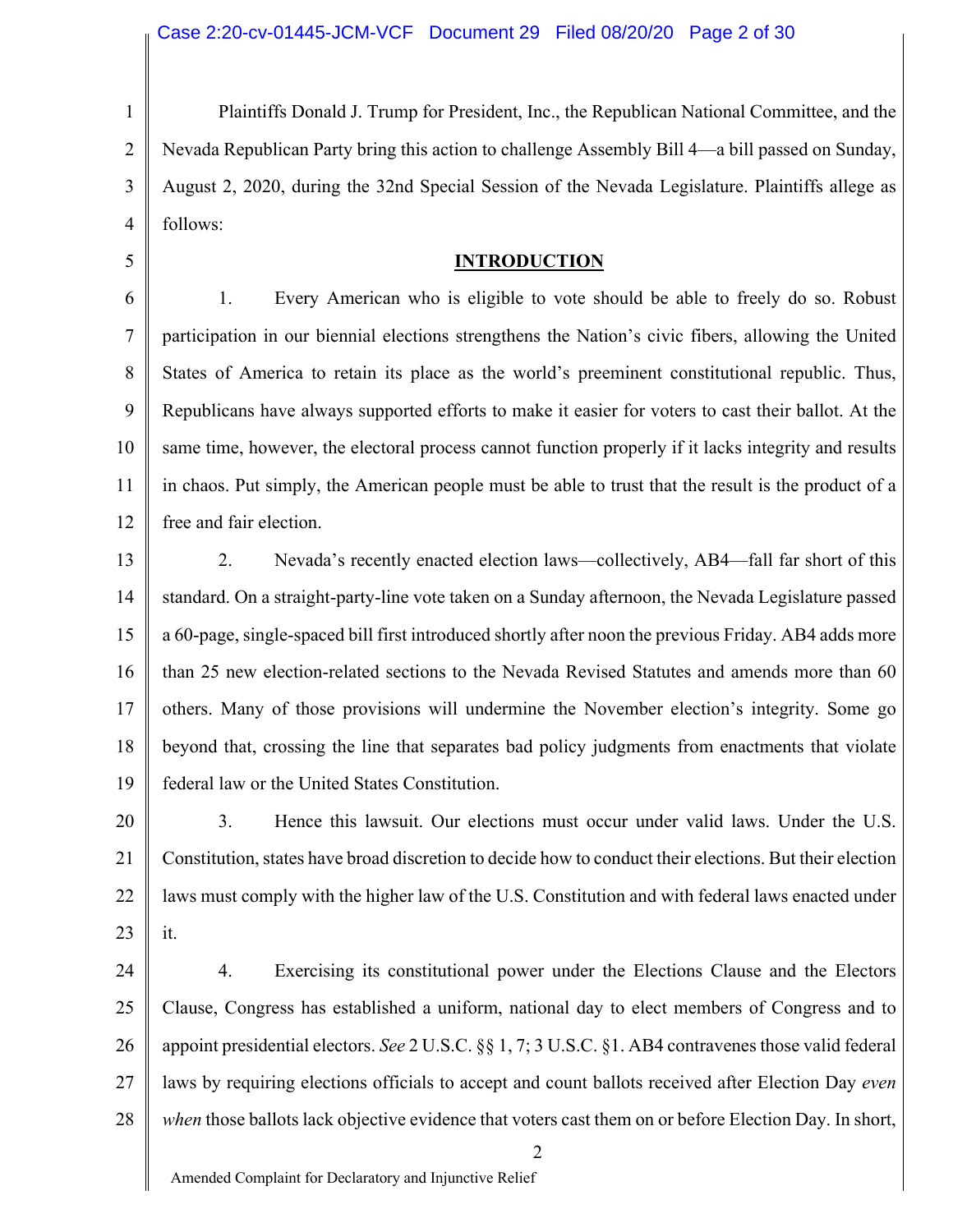1 2 AB4 effectively postpones and prolongs Nevada's 2020 general election past the Election Day established by Congress.

3 4 5 6 5. Other provisions in AB4 lack clear standards to guide the actions of county and city officials administering certain parts of Nevada's elections. AB4 thus will result in the State treating Nevada voters differently based on nothing more than their county of residence. That disparate treatment violates their Fourteenth Amendment right to the equal protection of the laws.

7 8 9 6. The combined effect of those problems, and others described below, will be to dilute the votes of some Nevada voters, thereby infringing their right to vote under the Fourteenth Amendment.

10 11 12 13 14 15 16 17 18 19 7. New York's June 2020 primary election confirms that these are not hypothetical concerns. "Elections officials in New York City widely distributed mail-in ballots for the primary on June 23." Jesse McKinley, *Why the Botched N.Y.C. Primary Has Become the November Nightmare*, N.Y. Times (Aug. 3, 2020), https://nyti.ms/3fvDrhx. "Now, nearly six weeks later, two closely watched congressional races remain undecided, and major delays in counting a deluge of 400,000 mail-in ballots and other problems are being cited as examples of the challenges facing the nation as it looks toward conducting the November general election during the pandemic." *Id.* Yet as those very problems unfolded, Nevada's Democratic leadership still introduced and passed AB4 on a weekend, straight-party-line vote. No one should be surprised that such a process produced legislation bearing constitutional flaws.

20 21

### **JURISDICTION AND VENUE**

8. For all these reasons and those alleged below, AB4 is illegal and must be enjoined.

22 23 9. This Court has subject matter jurisdiction because this action arises under the Constitution and laws of the United States. 28 U.S.C. §§1331 & 1343.

24 25 10. Venue is proper because a substantial part of the events giving rise to the claims occurred in this District, and the Defendants reside in this District. *Id.* §1391.

26

# **PARTIES**

27 28 11. Plaintiff Donald J. Trump for President, Inc. is the principal committee for President Donald J. Trump's reelection campaign. The committee spends resources, including hiring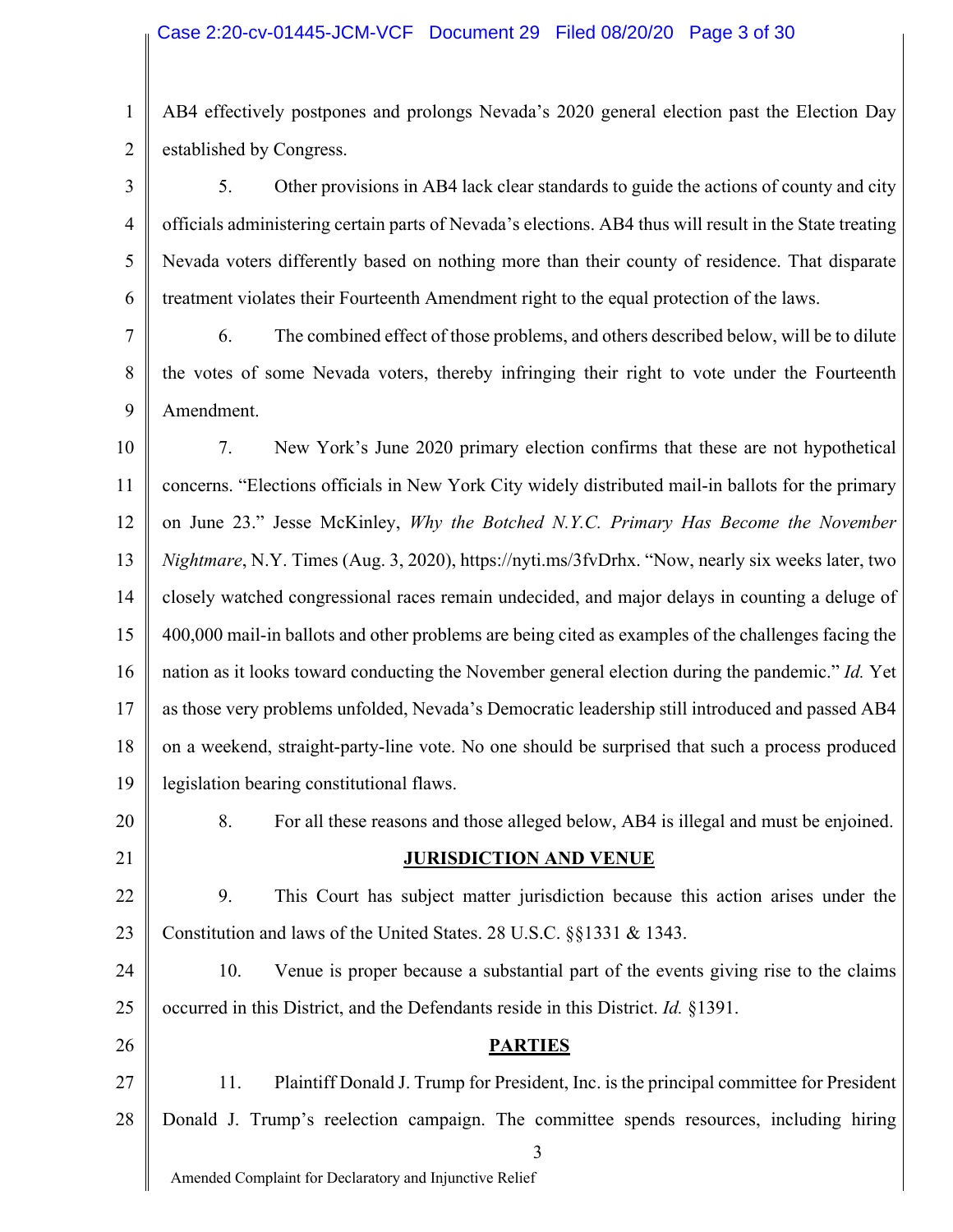#### Case 2:20-cv-01445-JCM-VCF Document 29 Filed 08/20/20 Page 4 of 30

1

2

3

4

5

6

7

campaign staff, in Nevada to encourage Nevadans to reelect the President. It also spends significant sums of money in Nevada to further those interests. The committee will devote its resources, including its campaign staff in Nevada, to monitor the results of the presidential election in Nevada. Changes to Nevada election laws require the committee to change how it allocates its resources, and the time and efforts of its campaign staff, to achieve its electoral and political goals.

12. Plaintiff Republican National Committee (RNC) is a national political party with its principal place of business at 310 First Street S.E., Washington D.C., 20003.

8 9 13. The RNC organizes and operates the Republican National Convention, which nominates a candidate for President and Vice President of the United States.

10 11 12 14. The RNC represents over 30 million registered Republicans in all 50 states, the District of Columbia, and the U.S. territories. It is comprised of 168 voting members representing state Republican Party organizations, including three members who are registered voters in Nevada.

13 14 15 16 17 15. The RNC works to elect Republican candidates to state and federal office. In November 2020, its candidates will appear on the ballot in Nevada for most federal and state offices. In elections for the U.S. House of Representatives, for example, the Cook Political Report lists two of Nevada's four house races as "competitive," with one of those as "likely Democratic" and the other as "lean Democratic."

18 19 20 21 16. The RNC has a vital interest in protecting the ability of Republican voters to cast, and Republican candidates to receive, effective votes in Nevada elections and elsewhere. The RNC brings this suit to vindicate its own rights in this regard, and in a representational capacity to vindicate the rights of its members, affiliated voters, and candidates.

22 23 24 25 26 17. The RNC also has an interest in preventing AB4's constitutionally problematic changes to Nevada election law. Major or hasty changes confuse voters, undermine confidence in the electoral process, and create incentive to remain away from the polls. Thus, AB4 forces the RNC to divert resources and spend significant amounts of money educating Nevada voters on those changes and encouraging them to still vote.

27 28 18. Plaintiff Nevada Republican Party (NVGOP) is a political party in Nevada with its principal place of business at 2810 West Charleston Blvd. #69, Las Vegas, NV 89102. The Nevada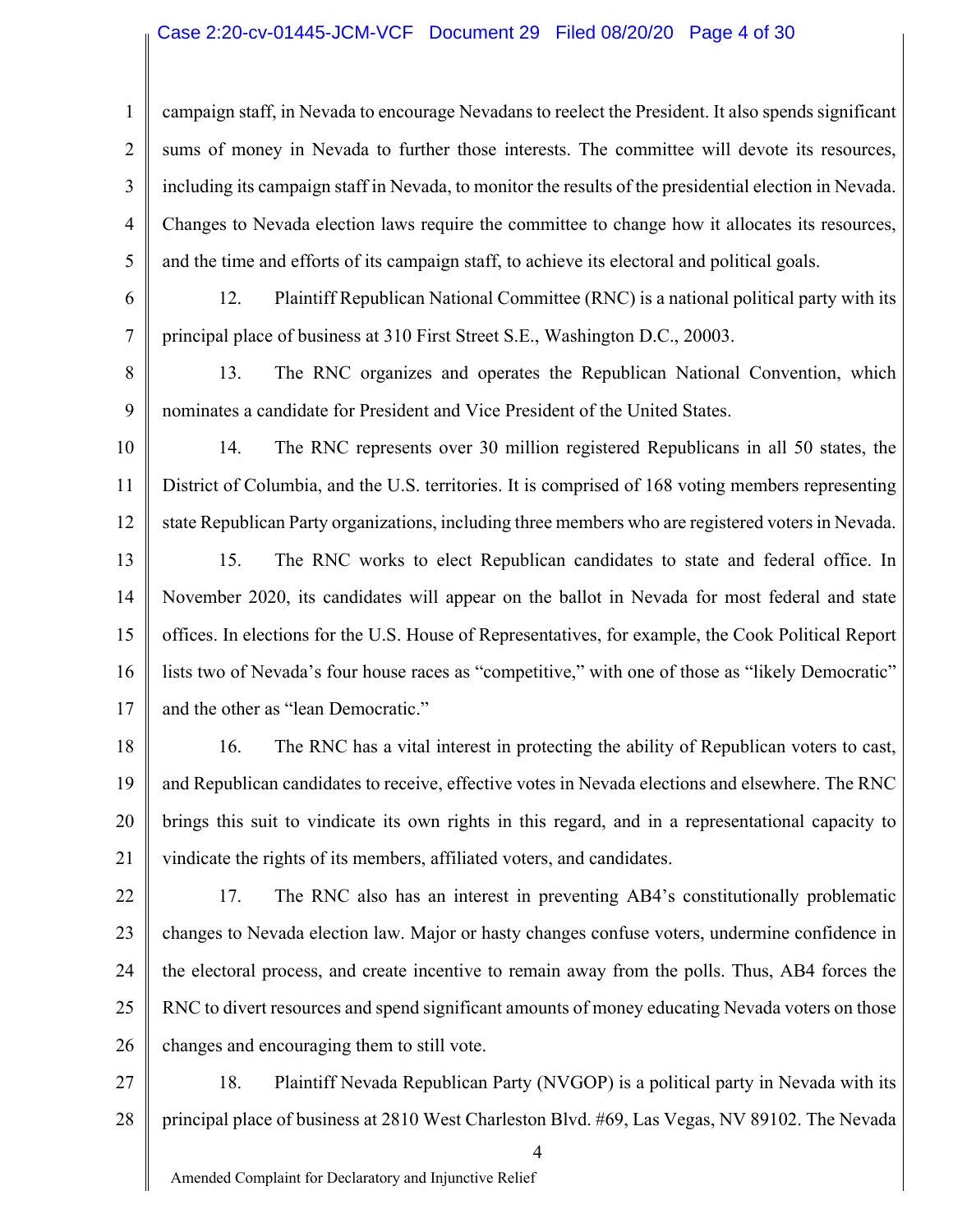# Case 2:20-cv-01445-JCM-VCF Document 29 Filed 08/20/20 Page 5 of 30

| $\mathbf{1}$                                             | Republican Central Committee (NRCC) is the NVGOP's governing body. The NVGOP and NRCC                                                                                        |  |  |
|----------------------------------------------------------|------------------------------------------------------------------------------------------------------------------------------------------------------------------------------|--|--|
| $\overline{2}$                                           | exercise their federal and state constitutional rights of speech, assembly, petition, and association                                                                        |  |  |
| 3                                                        | to "provide the statutory leadership of the Nevada Republican Party as directed in the Nevada                                                                                |  |  |
| 4                                                        | Revised statutes," to "recruit, develop, and elect representative government at the national, state,                                                                         |  |  |
| 5                                                        | and local levels," and to "promote sound, honest, and representative government at the national,                                                                             |  |  |
| 6                                                        | state and local levels." NRCC Bylaws, art. II, §§1.A-1.C.                                                                                                                    |  |  |
| 7                                                        | The NVGOP represents over 600,000 registered Republican voters in Nevada as of<br>19.                                                                                        |  |  |
| 8                                                        | August 2020.                                                                                                                                                                 |  |  |
| 9                                                        | 20.<br>The NVGOP has the same interests in this case as the RNC, and seeks to vindicate                                                                                      |  |  |
| 10                                                       | those interests in the same ways.                                                                                                                                            |  |  |
| 11                                                       | 21.<br>Defendant Barbara Cegavske is the Secretary of State of Nevada. She serves "as the                                                                                    |  |  |
| 12                                                       | Chief Officer of Elections" for Nevada and "is responsible for the execution and enforcement of                                                                              |  |  |
| 13                                                       | the provisions of title 24 of NRS and all other provisions of state and federal law relating to                                                                              |  |  |
| 14                                                       | elections in" Nevada. NRS 293.124. She is sued in her official capacity.                                                                                                     |  |  |
| 15                                                       | <b>BACKGROUND</b>                                                                                                                                                            |  |  |
|                                                          |                                                                                                                                                                              |  |  |
| 16                                                       | State laws that set the time, place, and manner of elections for federal offices cannot<br>I.<br>conflict with contrary federal law or with federal constitutional commands. |  |  |
| 17                                                       | 22.<br>The U.S. Constitution's Elections Clause vests state legislatures with power to set                                                                                   |  |  |
|                                                          | the time, place, and manner of congressional elections. U.S. Const., art. I, §4, cl. 1.                                                                                      |  |  |
|                                                          | 23. But the Elections Clause also reserves to "Congress" the power to "at any time by                                                                                        |  |  |
|                                                          | Law make or alter such Regulations, except as to the Places of chusing Senators." Id.                                                                                        |  |  |
|                                                          | 24.<br>A law governs "the election' of a Senator or Representative" when it "plainly                                                                                         |  |  |
|                                                          | refer[s] to the combined actions of voters and officials meant to make a final selection of an                                                                               |  |  |
|                                                          | officeholder." Foster v. Love, 522 U.S. 67, 71 (1997).                                                                                                                       |  |  |
|                                                          | Exercising its constitutional power to pass laws governing elections for federal<br>25.                                                                                      |  |  |
|                                                          | offices, Congress has established one specific day as the uniform, national Election Day for                                                                                 |  |  |
|                                                          | members of the United States House of Representatives and of the United States Senate. For both                                                                              |  |  |
| 18<br>19<br>20<br>21<br>22<br>23<br>24<br>25<br>26<br>27 | offices, the "Tuesday next after the 1st Monday in November" is "the day for the election." 2 U.S.C.                                                                         |  |  |
| 28                                                       |                                                                                                                                                                              |  |  |
|                                                          | 5<br>Amended Complaint for Declaratory and Injunctive Relief                                                                                                                 |  |  |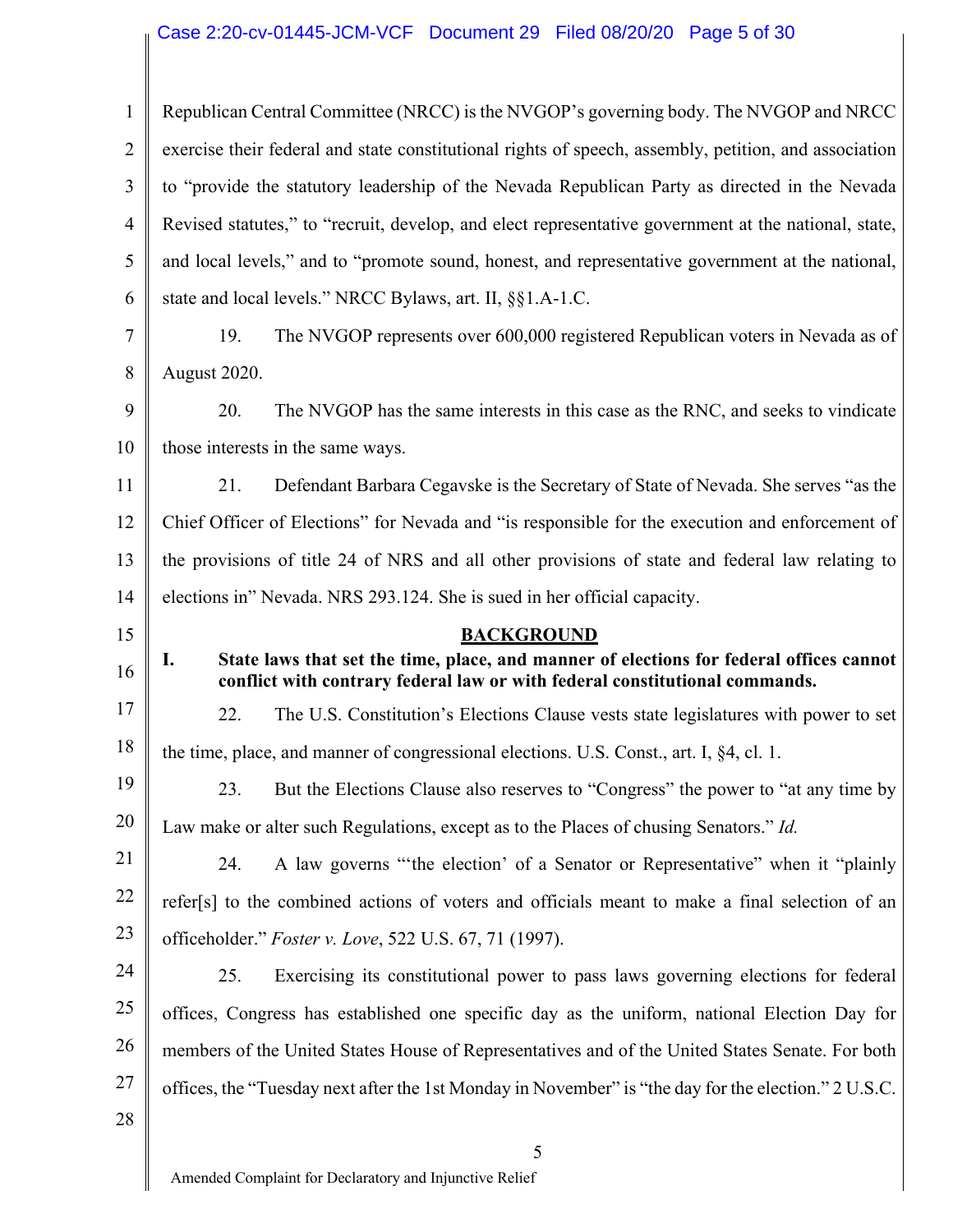#### Case 2:20-cv-01445-JCM-VCF Document 29 Filed 08/20/20 Page 6 of 30

2 3 4 §7 (elections for members of the House of Representatives held on that day "in every even numbered year"); *see also id.* §1 (Senators to be elected "[a]t the regular election held in any State next preceding the expiration of the term for which any Senator was elected to represent such State in Congress, at which a Representative to Congress is regularly by law to be chosen").

5 6 26. The U.S. Constitution also vests in "Congress" the power to "determine the Time of chusing the Electors" for the offices of President and Vice President. U.S. Const. art. II, §1, cl. 4.

7 8 9 10 27. Exercising that power, Congress has established that "[t]he electors of President and Vice President shall be appointed, in each State, on the Tuesday next after the first Monday in November, in every fourth year succeeding every election of a President and Vice President." 3 U.S.C. §1.

11 12 13 28. Combined, 2 U.S.C. §§1, 7, and 3 U.S.C. §1 establish the Tuesday after the first Monday in November as the uniform, national Election Day for members of Congress and as the uniform, national day for appointing electors for President and Vice President.

14 15 16 17 18 19 29. Those "uniform rules for federal elections" are both "binding on the States" and superior to conflicting state law: "'[T]he regulations made by Congress are paramount to those made by the State legislature; and if they conflict therewith, the latter, so far as the conflict extends, ceases to be operative.'" *Foster*, 522 U.S. at 69 (quoting *Ex parte Siebold*, 100 U.S. 371, 384 (1879)). In other words, if a state law governing elections for federal offices "conflicts with federal law," that state law is "void." *Id.* at 74.

20 21 22 30. State election laws must also comport with federal constitutional requirements. For example, state election laws may not "deny to any person within" the state's "jurisdiction the equal protection of the laws." U.S. Const. amend. XIV, §1.

23

1

24 25 26 27 28 31. According to the Supreme Court, the Fourteenth Amendment of the U.S. Constitution protects the "the right of all qualified citizens to vote, in state as well as in federal elections." *Reynolds v. Sims*, 77 U.S. 533, 554 (1964). "Obviously included within the right to [vote], secured by the Constitution, is the right of qualified voters within a state to cast their ballots and have them counted." *United States v. Classic*, 313 U.S. 299, 315 (1941). "[T]he right to have the vote counted" means counted "at full value without dilution or discount." *Reynolds*, 377 U.S.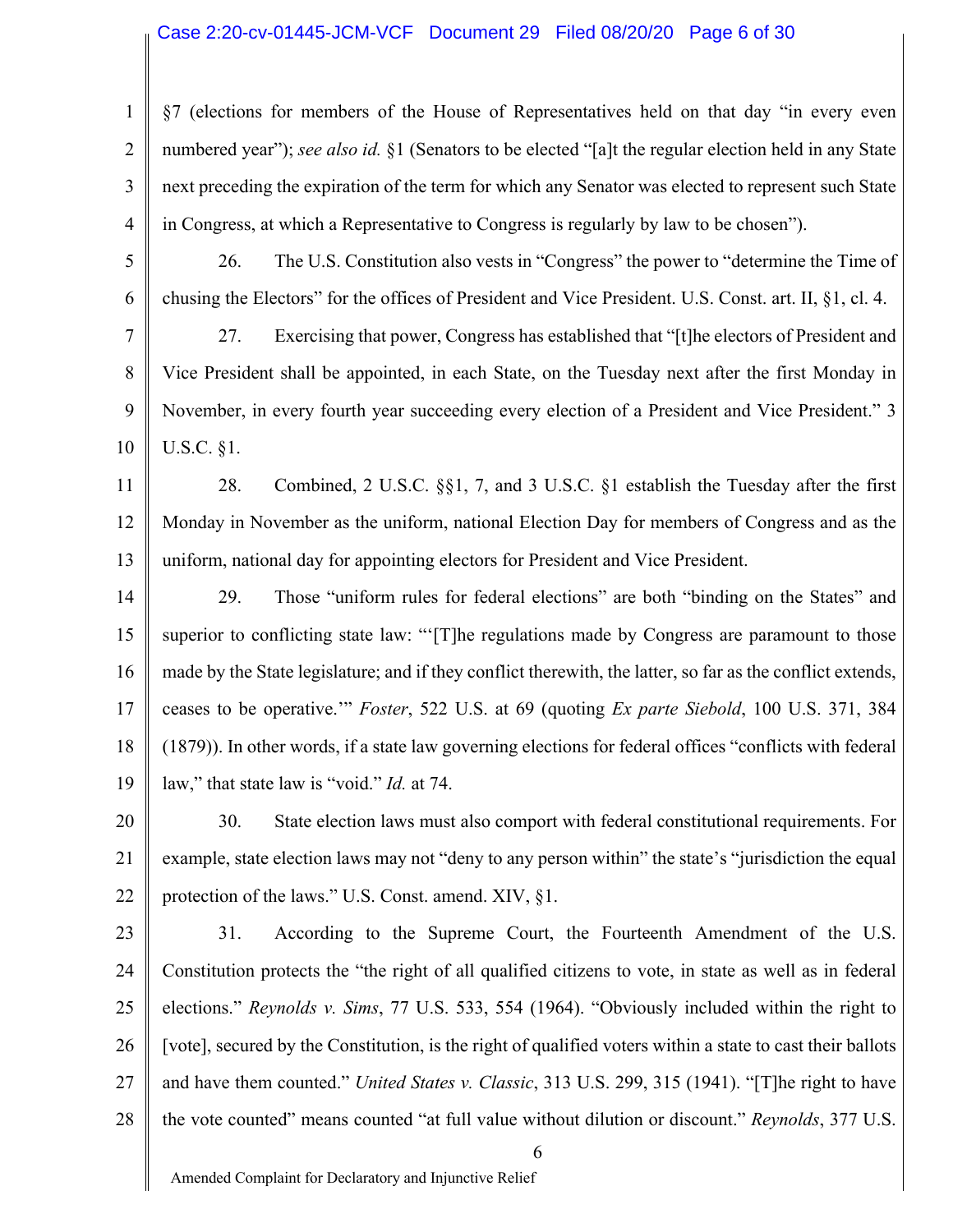at 555 n.29 (quoting *South v. Peters,* 339 U.S. 276, 279 (1950) (Douglas, J., dissenting)).

2

1

3

4

5

32. Thus, both direct denials and practices that otherwise promote fraud and dilute the effectiveness of individual votes can violate the Fourteenth Amendment. *See id.* at 555 ("[T]he right of suffrage can be denied by a debasement or dilution of the weight of a citizen's vote just as effectively as by wholly prohibiting the free exercise of the franchise.").

6 7 8 9 33. *"*Every voter in a federal … election, whether he votes for a candidate with little chance of winning or for one with little chance of losing, has a right under the Constitution to have his vote fairly counted, without its being distorted by fraudulently cast votes." *Anderson v. United States*, 417 U.S. 211, 227 (1974); *see also Baker v. Carr*, 369 U.S. 186, 208 (1962).

10

11

12 13 34. Fraudulent votes "debase[]" and "dilute" the weight of *each* validly cast vote. *See Anderson*, 417 U.S. at 227. When it comes to "'dilut[ing] the influence of honest votes in an election,'" whether the dilution is "'in greater or less degree is immaterial'"; it is a violation of the Fourteenth Amendment. *Id.* at 226.

14 15 16 17 18 19 20 21 35. The Equal Protection Clause of the U.S. Constitution requires States to "'avoid arbitrary and disparate treatment of the members of its electorate.'" *Charfauros v. Bd. of Elections*, 249 F.3d 941, 951 (9th Cir. 2001) (quoting *Bush v. Gore*, 531 U.S. 98, 105 (2000)); *see also Dunn v. Blumstein*, 405 U.S. 330, 336 (1972) ("[A] citizen has a constitutionally protected right to participate in elections on an equal basis with other citizens in the jurisdiction."); *Gray v. Sanders*, 372 U.S. 368, 380 (1963) ("The idea that every voter is equal to every other voter in his State, when he casts his ballot in favor of one of several competing candidates, underlies many of [the Supreme Court's] decisions.").

22 23 24 25 36. "[T]reating voters differently" thus "violate[s] the Equal Protection Clause" when the disparate treatment is the result of arbitrary, ad hoc processes. *Charfauros*, 249 F.3d at 954. Indeed, a "minimum requirement for nonarbitrary treatment of voters [is] necessary to secure the fundamental right" to vote. *Bush*, 531 U.S. at 105.

26 27 28 37. The use of "standardless" procedures can violate the Equal Protection Clause. *Bush*, 531 U.S. at 103. "The problem inheres in the absence of specific standards to ensure … equal application" of even otherwise unobjectionable principles. *Id.* at 106. Any voting system that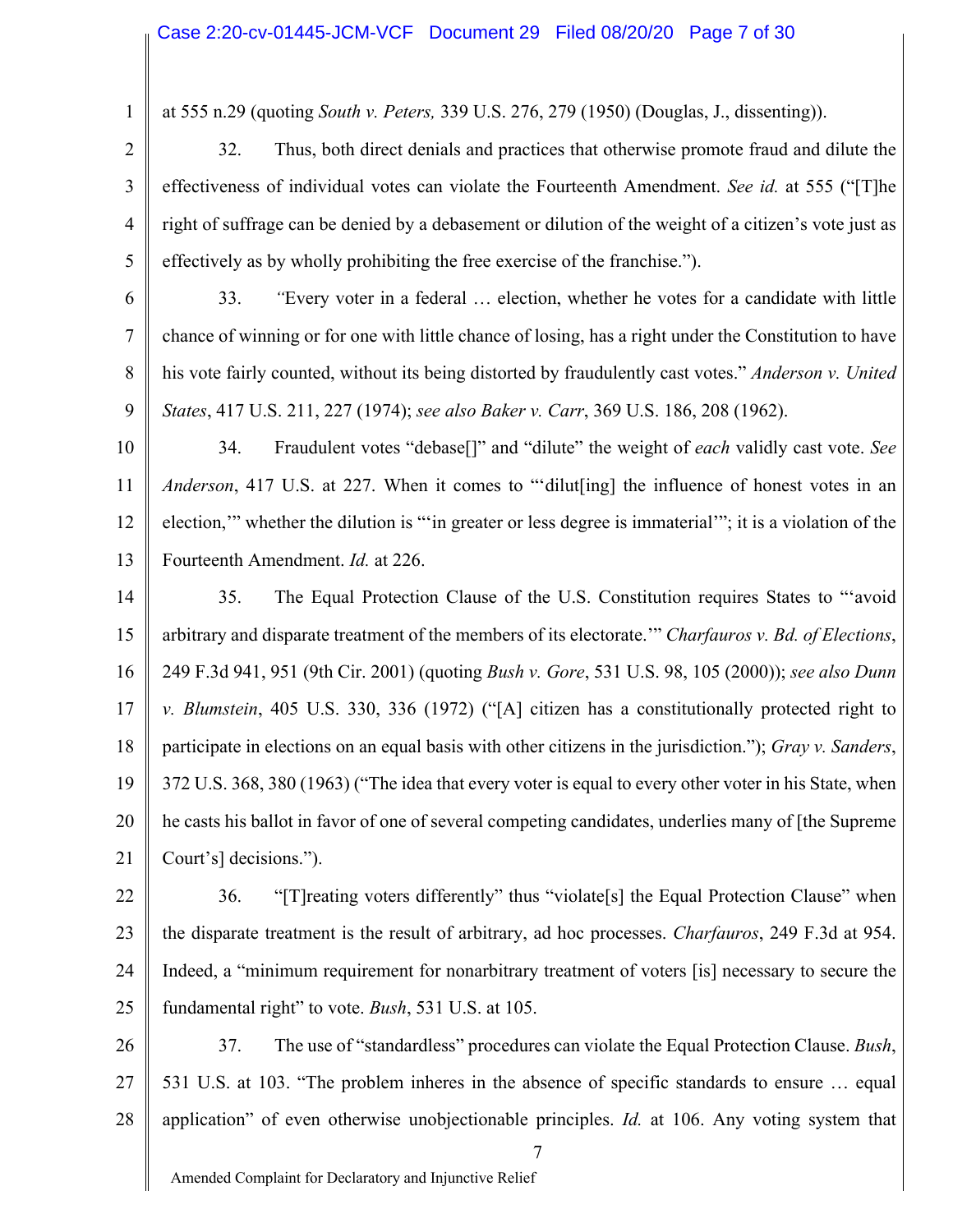### Case 2:20-cv-01445-JCM-VCF Document 29 Filed 08/20/20 Page 8 of 30

1 2 involves discretion by decisionmakers about how or where voters will vote must be "confined by specific rules designed to ensure uniform treatment." *Id.* at 106.

3

4

5

## **II. Nevada law regulates the time, place, and manner of elections for federal offices.**

38. The Nevada Legislature has exercised its power under the Elections Clause to pass laws regulating the time, place, and manner of elections for federal officers from Nevada. *See, e.g.*, NRS Chapters 293, 298, 304.

6 7

8

9

39. For example, Nevada law regulates the administration of primary elections, including setting rules for becoming a candidate for federal and state office and for how those candidates qualify for the primary-election ballot. *See, e.g.*, NRS 293.175-293.190.

10 11 12 13 14 15 16 40. Nevada law also regulates the administration of general elections. Among other things, Nevada law establishes at least five different ways that Nevadans may vote in a general election: by in-person voting at the polls, NRS 293.270-293.307; by provisional ballot, NRS 293.3078-293.3086; by absent ballot voting, NRS 293.3088-293.340; by voting in mailing precincts, NRS 293.343-293.355; and by early in-person voting, NRS 293.356-293.361. Nevada law also establishes how ballots are to be counted and the returns are to be canvassed. NRS 293.3625**-**293.397.

17 18 19 20 21 22 41. Thus Nevada law itself distinguishes between absent ballot voting and mail-in ballot voting. Absent ballot voting occurs when a voter affirmatively asks, on his or her own initiative, the voter's election official to mail a ballot to the voter. If the voter does not initiate that request, the election official will not mail an absent ballot to the voter. In contrast, voters in mail-in precincts automatically receive a ballot from their election official without having to affirmatively request one.

28

42. Those distinctions implicate important election-integrity interests. Absent ballots correspond to voters who have specifically requested that type of ballot—and who have provided information in their request that allows elections officials to verify that the voter is who he or she purports to be. Election officials in mail-in precincts, however, send ballots to every active registered voter on the precinct's voter list—without first confirming whether those voters are still alive and still live at their listed address, and thus remain eligible to vote in that precinct's election.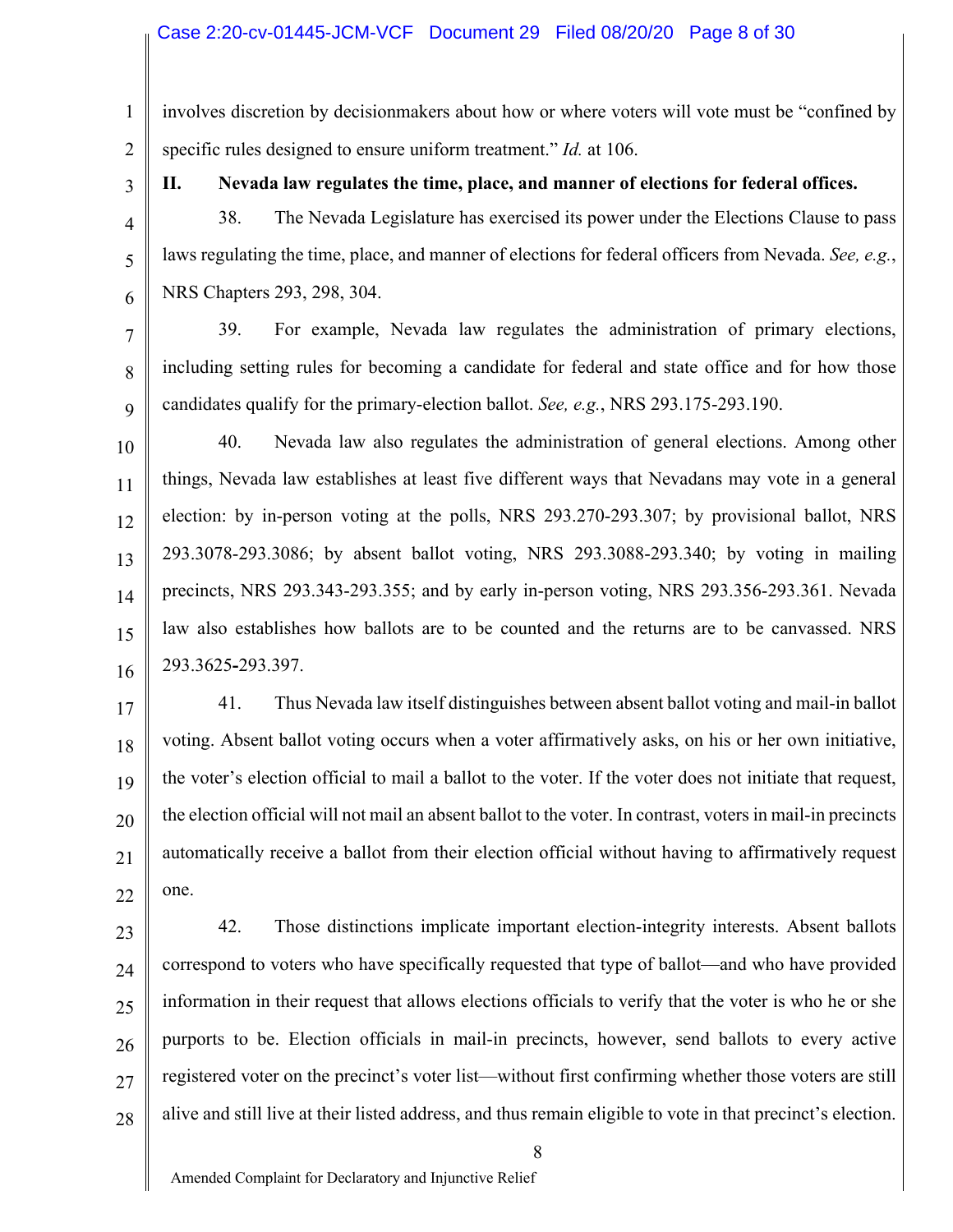### Case 2:20-cv-01445-JCM-VCF Document 29 Filed 08/20/20 Page 9 of 30

1 2

3

4

5

6

7

8

43. Among Nevada's available voting options, Nevadans historically have chosen overwhelmingly to vote in person. Consider just the past two election cycles, where the Secretary's own data show that 9 of every 10 ballots cast have been in-person votes.

44. In Nevada's 2016 primary election, 89.49% of the total ballots cast were in-person votes cast during early voting (50.53% of total ballots) or on Election Day (38.96% of total ballots). Absent ballots constituted just 9.30% of total ballots cast, and the remaining 1.21% of total ballots cast were mailing ballots. Office of Nev. Sec'y of State Barbara K. Cegavske, 2016 Primary Election Turnout (June 23, 2016), https://bit.ly/31dPyux.

9 10 11 12 13 45. In Nevada's 2016 general election, 93.02% of the total ballots cast were in-person votes cast during early voting (62.41% of total ballots) or on Election Day (30.61% of total ballots). Absent ballots constituted just 6.41% of total ballots cast, and the remaining 0.57% of total ballots cast were mailing ballots. Office of Nev. Sec'y of State Barbara K. Cegavske, 2016 General Election Turnout (Feb. 10, 2017), https://bit.ly/3a0U9nS.

14 15 16 17 18 19 46. Nevadans' overwhelming preference for voting in person remained unchanged two years later. In Nevada's 2018 primary election, 92.1% of the total ballots cast were in-person votes cast during early voting (47.75% of total ballots) or on Election Day (44.35% of total ballots). Absent ballots constituted just 7.21% of total ballots cast, and the remaining 0.69% of total ballots cast were mailing ballots. Office of Nev. Sec'y of State Barbara K. Cegavske, 2018 Primary Election Turnout (July 10, 2018), https://bit.ly/3fyX6NH.

20 21 22 23 24 47. So too for Nevada's 2018 general election. There, 91.04% of the total ballots cast were in-person votes cast during early voting (56.80% of total ballots) or on Election day (34.24% of total ballots). Absent ballots constituted just 8.57% of total ballots cast, and the remaining 0.39% of total ballots cast were mailing ballots. Office of Nev. Sec'y of State Barbara K. Cegavske, 2018 General Election Turnout (Nov. 20, 2018), https://bit.ly/31kS81E.

25

**III. With little advance notice, Nevada holds a by-mail 2020 primary election.** 

26 27 28 48. For Nevada's 2020 primary election, however, all that changed. On March 24, 2020, Secretary Cegavske announced that Nevada's June 9, 2020, primary election would be an all-mail election due to "the many uncertainties surrounding the COVID-19 pandemic." *Secretary*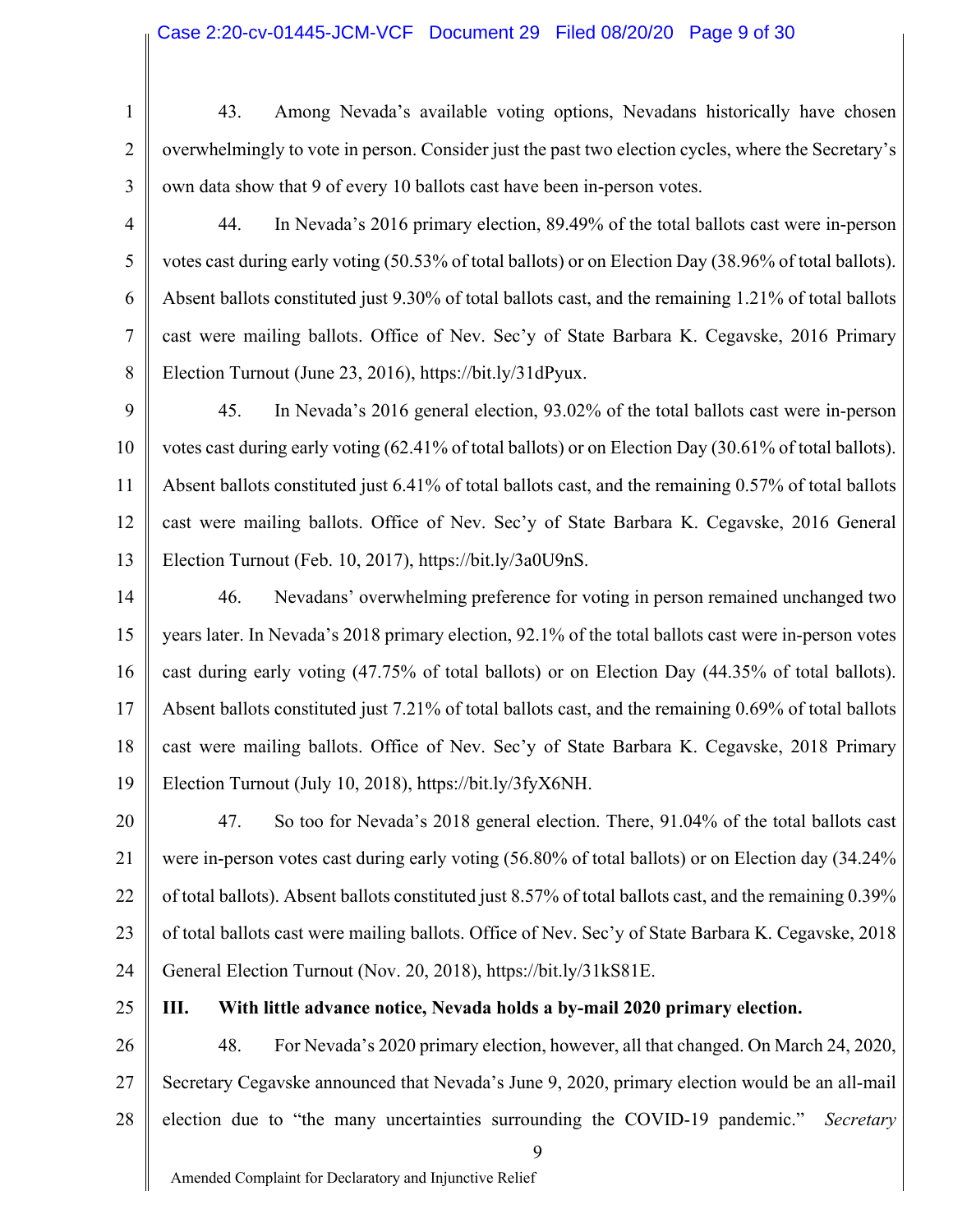#### Case 2:20-cv-01445-JCM-VCF Document 29 Filed 08/20/20 Page 10 of 30

1 2 3 4 5 6 7 8 *Cegavske Announces Plan to Conduct the June 9, 2020 Primary Election by All Mail* (Mar. 24, 2020), https://bit.ly/33mZt3p. The Secretary directed county and city elections officials to mail absent ballots to all active registered voters, who could return those ballots by mail in a postageprepaid envelope or by dropping the ballot in person at a designated county location. *See id.* But the Secretary assured Nevadans that despite the move to an all-mail election, "at least one in-person polling location will be available in each county for the June 9, 2020 primary election" to "accommodate same-day voter registration" and to help "voters who have issues with the ballot that was mailed to them." *Id.*

9 10 11 12 13 14 15 16 17 18 19 49. Nearly a month later, the Democratic National Committee, the Nevada State Democratic Party, related entities, and four individual Nevadans sued Secretary Cegavske, the Clark County Registrar of Voters, the county clerks of Washoe and Elko Counties, and Nevada Attorney General Aaron Ford in Nevada state court. *See* Compl., *Corona et al. v. Cegavske et al.*, No. 20-OC-00064-I-B (1st Judicial Dist. Apr. 16, 2020). Those plaintiffs contended, among other things, that the Secretary's plan unconstitutionally burdened Nevadans' right to vote. They sought an order requiring elections officials (1) to open *more* in-person voting places, and (2) to mail absent ballots not just to active registered voters but also to *inactive* voters—persons the State had learned, principally from return-mail notices from the U.S. Postal Service, no longer lived at the address where they had registered to vote. The Republican National Committee and the Nevada Republican Party successfully intervened as defendants in the *Corona* case.

20 21 22 50. The plaintiffs in *Corona* moved for a preliminary injunction. Secretary Cegavske and Attorney General Ford, the Washoe and Elko County Clerks, and the RNC and NVGOP opposed the motion.

23

24 25 26 51. But on the day his opposition brief was due, the Clark County Registrar told the plaintiffs and other parties that the Clark County Commission had instructed him both to open additional in-person voting places in Clark County and to mail ballots to all Clark County active *and inactive* registered voters.

27 28 52. After receiving notice of Clark County's concessions, the *Corona* plaintiffs withdrew their motion for a preliminary injunction. And Clark County conducted the primary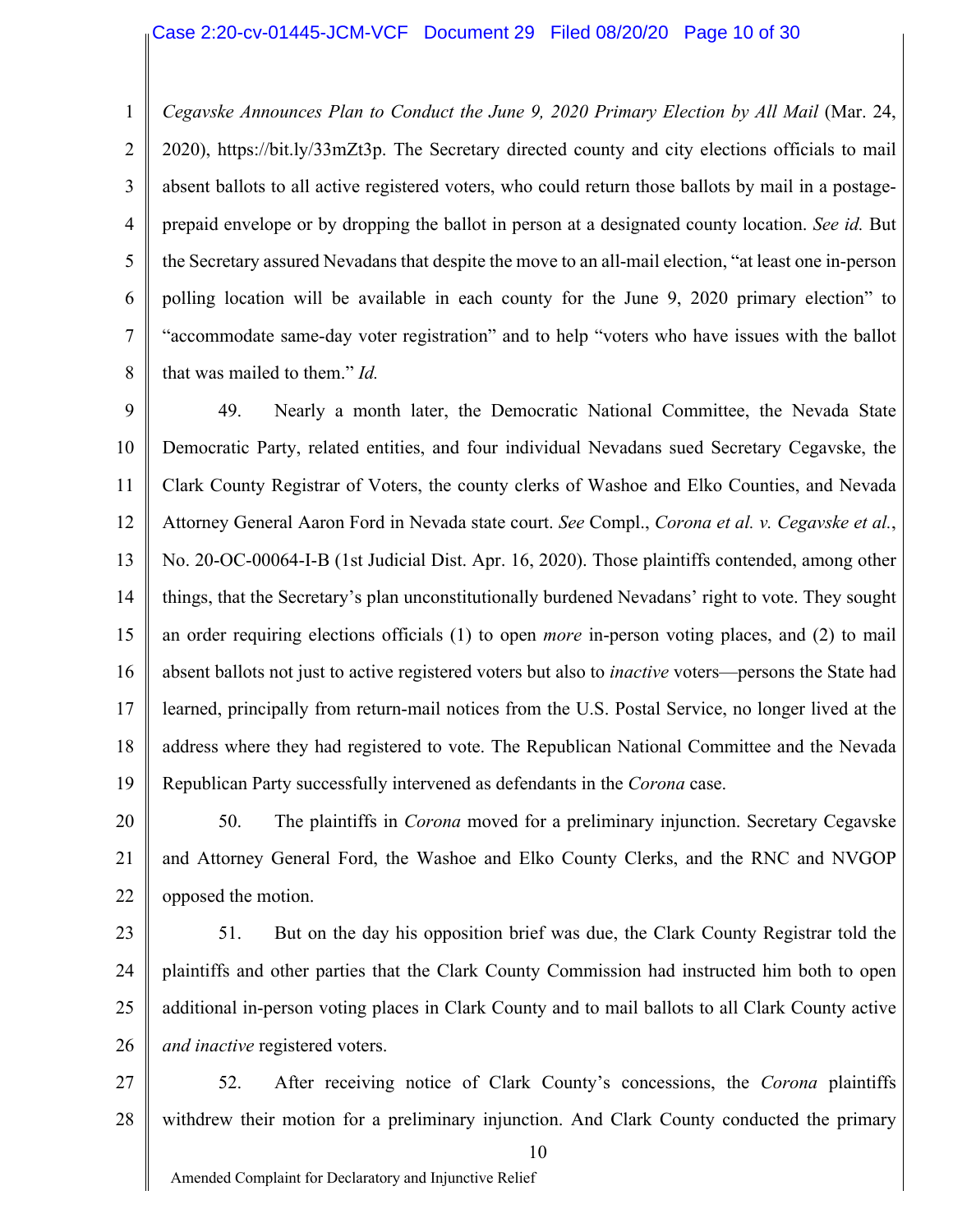1 election as it said it would.

2 3 4 5 6 53. The consequences of this hurried switch—from Nevada elections occurring 90% by in-person voting to an all-mail election—should surprise no one. The *Las Vegas Review-Journal* reported that, within the first week of voting in Nevada's first-ever all-mail primary, photographic evidence surfaced of numerous ballots "tossed in trash cans and littering apartment mailbox areas" in Clark County.

7 8 9 54. On May 8, 2020, one Clark County voter found "about a dozen ballots pinned to the complex's bulletin board or otherwise thrown around." Over the next few days, he found many more in nearby trash cans.

10 11 55. In a different apartment complex, another voter saw ballots "sticking out of residents' mailboxes and 'at least a dozen' were sitting in nearby garbage cans."

12

56. Another resident received a ballot at her home addressed to her deceased mother.

13 14 15 16 17 57. A U.S. Postal Service worker serving the area witnessed the breadth of the problem. She recounted that, over the course of multiple days, she saw an "influx of absentee ballots"—as many as 100 in a single day—that were "'no good,'" often because they had been sent to recipients who had moved or died. "In all, she said there were thousands [of ballots] sitting in crates with no additional safeguards and marked to be sent back to the county."

18 19 20 21 58. Recent media reports confirm just how widespread those problems were. For the 2020 primary election, Clark County mailed out 1,325,934 ballots. Of that total, 223,469 were returned as undeliverable. Rory Appleton, *More than 223k mailed ballots returned undeliverable*  in primary, Las Vegas Review-Journal (Aug. 14, 2020), https://bit.ly/3kWeEXB.

22 23 24 59. Of those 223,469 undeliverable ballots, 58 percent belonged to inactive voters. But "93,585 undeliverable ballots belonged to voters classified as active in Clark County's voter rolls." *Id.*

25 26 27 60. Clark County Registrar of Voters Joseph Gloria intends to mail general election ballots to those more than 93,000 active registered voters whose primary-election ballots were returned to Clark County as undeliverable.

28

61. Those more than 93,000 ballots returned as undeliverable from registered voters do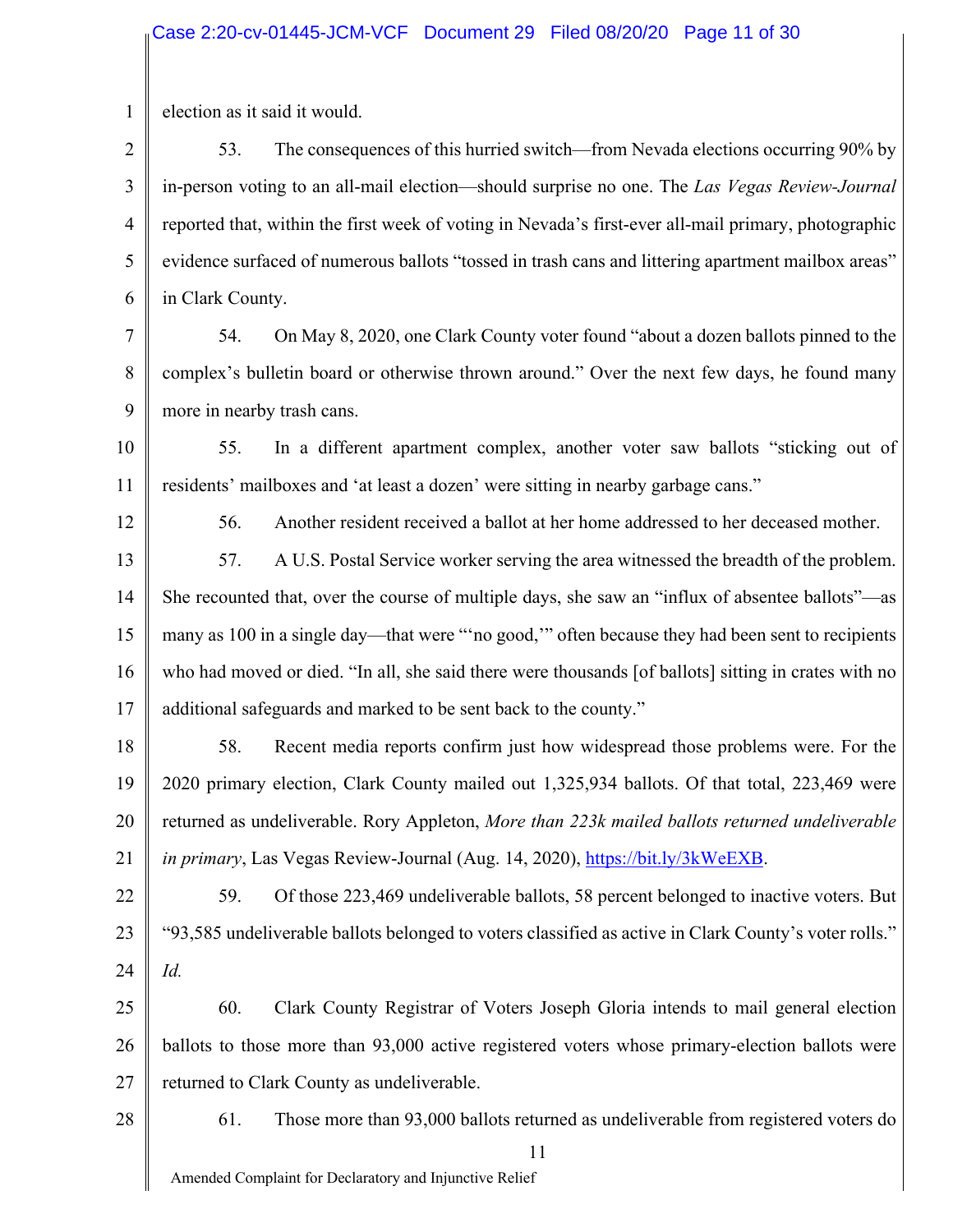#### Case 2:20-cv-01445-JCM-VCF Document 29 Filed 08/20/20 Page 12 of 30

1 2 3 4 not include the countless numbers of not-returned-as-undeliverable ballots observed strewn about apartment complexes, garbage cans, and other locations in Clark County as described above. The number of those kinds of ballots—which also should have been returned as undeliverable, but were not—will never be known.

5 6 62. Clark County's voter rolls also contain more than 2,200 people who are deceased. *Id.*

7 8 **IV. Other states rush to implement mail-in elections in 2020, with similarly problematic results.**

9 10 63. Nevada is not the only jurisdiction that experienced those types of problems after a hurried switch to mail-in voting for its Spring 2020 elections.

11 12 13 14 15 16 64. First, consider Wisconsin. For its April 2020 primary election, "the Wisconsin Election Commission received over 1.3 million requests for absentee ballots…, almost 1 million of which were completed and returned by mail to the election offices. This was an increase of over 440 percent from the April 2016 election." Office of Inspector General, U.S. Postal Service, Management Alert: Timeliness of Ballot Mail in the Milwaukee Processing & Distribution Center Service Area, Report No. 20-235-R20, at 3 (July 7, 2020), https://bit.ly/2YbjBT0.

17 18 19 20 21 22 23 24 65. Given the substantial increase in absent voting, it's no surprise that errors occurred in processing those absent ballots. For example, "[t]hree tubs of absentee ballots from Appleton and Oshkosh were found at the Milwaukee Processing & Distribution Center (P&DC) after polls closed on April 7, 2020." *Id.* "Absentee ballots requested on March 22 and 23, 2020, were not delivered to voters." *Id.* And—despite Postal Service guidance stating that "all ballots should be postmarked by machine or by hand"—the Milwaukee Election Office received "about 390 voter completed ballots with varying postmark issues including illegible postmarks, lack of a postmark, undated postmarks, or hand-stamped postmarks." *Id.* at 5.

25 26 27 66. Next, consider reports from New Jersey media about similar problems that occurred in Paterson, New Jersey in the May 12 election for Second Ward City Council—the "first election in state history that was contested only by mail-in voting."

28

67. More than 800 mail-in ballots were set aside in Paterson due to suspicion that they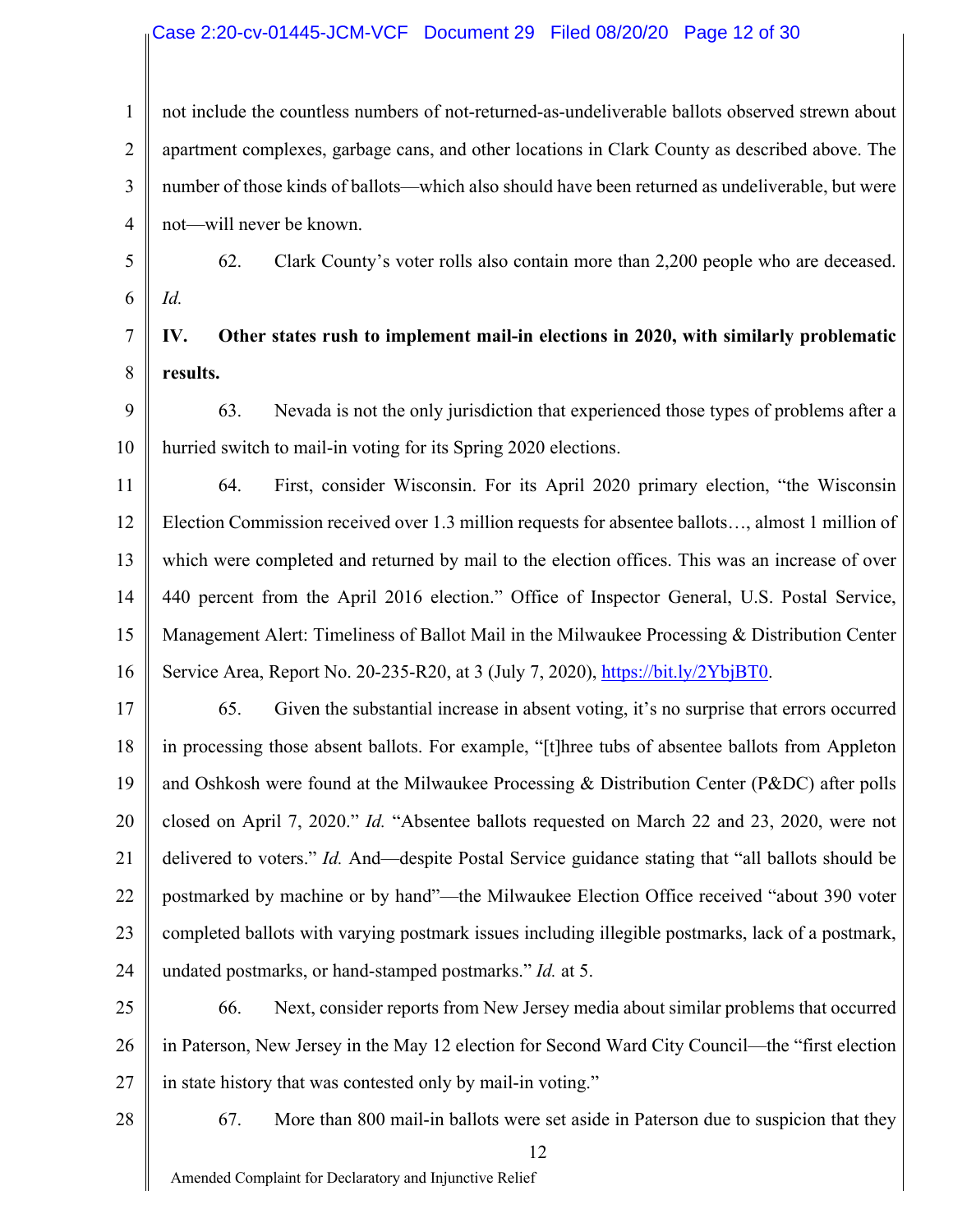1 were gathered illegally.

2 3 68. Hundreds of mail-in ballots were collected from *single* mailboxes. In one case, 366 ballots were picked up from the same mailbox.

4 5 69. In some cases, "large quantities of mail-in ballots were fastened together with a rubber-band and dropped at the same location."

6 7 8 70. There have been reports of Paterson voters not receiving their ballots as well as reports of "letter carriers leaving massive numbers of ballots in a bin at a particular apartment building."

9 10 11 12 13 71. In addition, one candidate reported that many people's "votes were paid for and still others who had no idea that they voted or who they voted for because someone filled out a mail-in ballot for them." Things are so bad that a court has temporarily blocked the winning candidate from taking office. *See* Joe Malinconico, *Paterson councilman-elect charged with election fraud can't take office, judge rules*, Patterson Press (June 30, 2020), https://njersy.co/3gsZarF.

14 15 16 17 18 19 20 21 72. Third, consider Connecticut. "Nearly 300,000 voters, about 20% of all registered Democrats and Republicans in the state, requested absentee ballots" for the state's August 2020 primary election. Joseph De Avila, *Connecticut's Expanded Mail-In Voting System Off to a Choppy Start*, Wall St. Journal (Aug. 9, 2020), https://on.wsj.com/3216bdd. That's up from "about 10,000 or 15,000 absentee ballots" for a typical primary election. *Id.* Early returns of those ballots suggested voter confusion could depress participation: four days before the election, only 500 of the 3,500 voters in New Britain, Connecticut who requested absentee ballots had returned them, as had only 1,800 of the 11,000 voters who requested absentee ballots in West Hartford. *Id.*

22 23 24 25 26 27 28 73. Finally, consider New York's June 2020 primary election. "More than 414,000 New York City residents voted by absentee ballot in the June 23 primary, which is more than 10 times the number of absentee ballots cast in the 2016 primary, according to court documents." Katie Honan, *Judge's Decision to Count Invalidated N.Y. Primary Ballots Shows Need for Improved Voting Procedures*, Wall St. Journal (Aug. 5, 2020), https://on.wsj.com/348fnPw. On August 3 more than six weeks after the election—results of the primary election between Rep. Carolyn Maloney and Suraj Patel for New York's 12th District remained unknown. On that day, a federal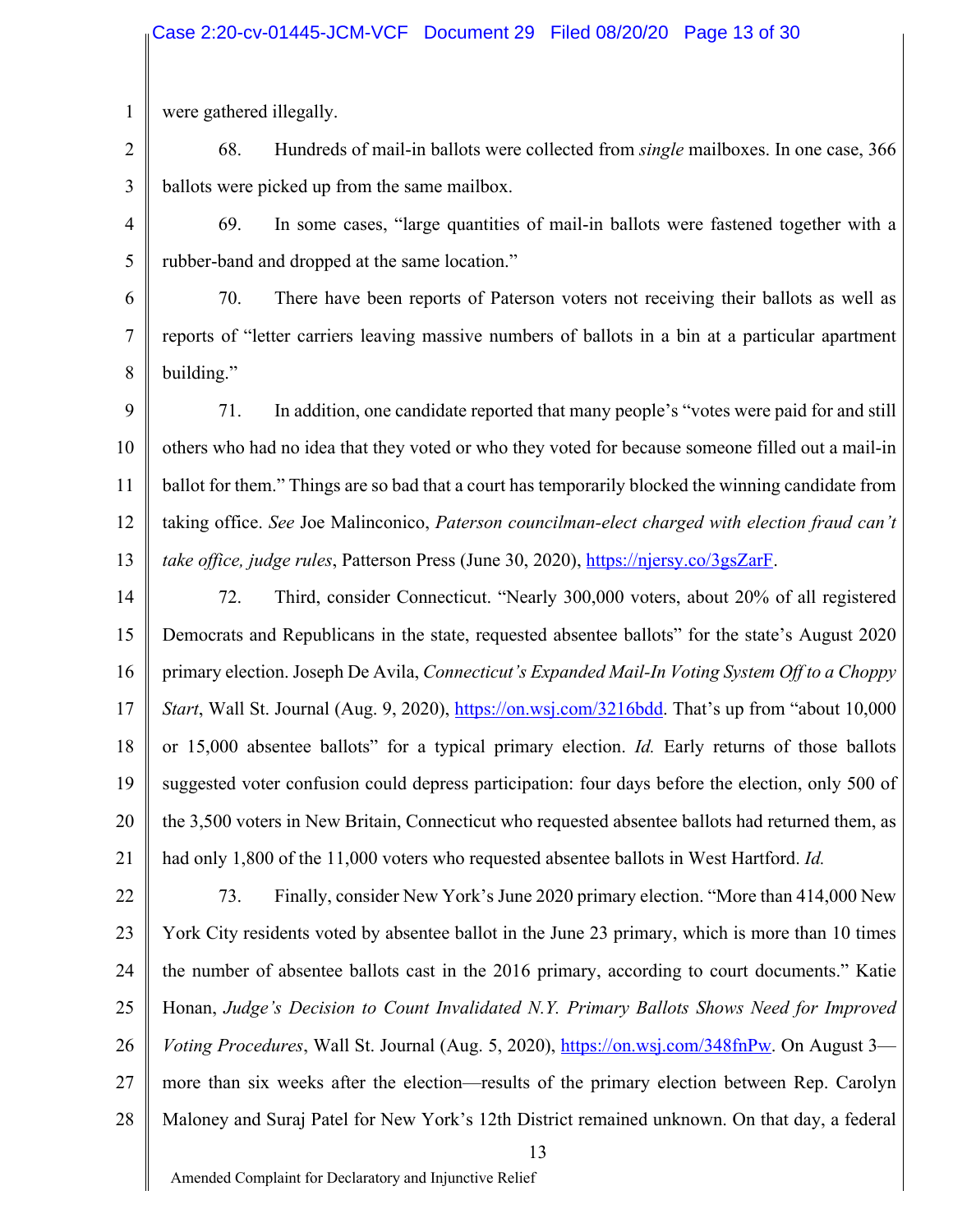### Case 2:20-cv-01445-JCM-VCF Document 29 Filed 08/20/20 Page 14 of 30

2 district judge in New York "ordered the counting of certain mail ballots that arrived after Election Day but without a postmark to prove when they were sent." *An Autopsy of New York's Mail-Vote Mess*, Wall St. Journal (Aug. 7, 2020), https://on.wsj.com/3kT7d3y.

3

1

4 5 6 7 8 9 10 11 12 13 14 15 74. It is still not known why absentee ballots were delivered without a postmark to election offices in New York even though the Postal Service's "policy is to postmark all ballots, and the city was assured it would happen." *Id.* But a manager at a New York postal processing facility testified during the lawsuit over the absentee ballots and "offered two possibilities." *Id.* "First, postmarking machines can reject mail if, for example, it isn't 'folded over properly.' On Election Day, USPS staff were ready to grab bypassed ballots and postmark them by hand." *Id.* That happened "'for thousands of ballots'" on Election Day, but the manager "wasn't sure…if this happened before June 23." *Id.* Second, "most prepaid mail usually skips postmarking altogether and goes 'directly to a sortation machine.'" *Id.* "On Election Day, USPS staff overrode that procedure and forced everything through the postmarking system. But again, [the manager] wasn't sure about before June 23, saying it was 'very possible' that some ballots went straight to sorting." *Id.*

16 17 18 19 20 21 75. News reports do not disclose whether the Postal Service would invoke those manualoverride processes on days *after* an Election Day to ensure postmarks were affixed both to improperly folded mail and to prepaid ballots placed in the mail after an election. Even so, the Postal Service's pre-election performance alone led the co-chair of the New York State Board of Elections to testify that he "'do[esn't] have a great deal of confidence in the U.S. Postal Service.'" *Id.*

22 23 24 25 26 27 28 14 76. The facts from those examples confirm the common-sense conclusion of the Commission on Federal Election Reform—a bipartisan commission chaired by former President Jimmy Carter and James Baker, and cited extensively by the U.S. Supreme Court—that absentee voting is "the largest source of potential voter fraud." *Building Confidence in U.S. Elections* 46, https://bit.ly/3dXH7rU (*Carter-Baker Report*). Many well-regarded commissions and groups of diverse political affiliation agree that "when election fraud occurs, it usually arises from absentee ballots." Michael T. Morley, *Election Emergency Redlines* 2, https://bit.ly/3e59PY1 (Morley,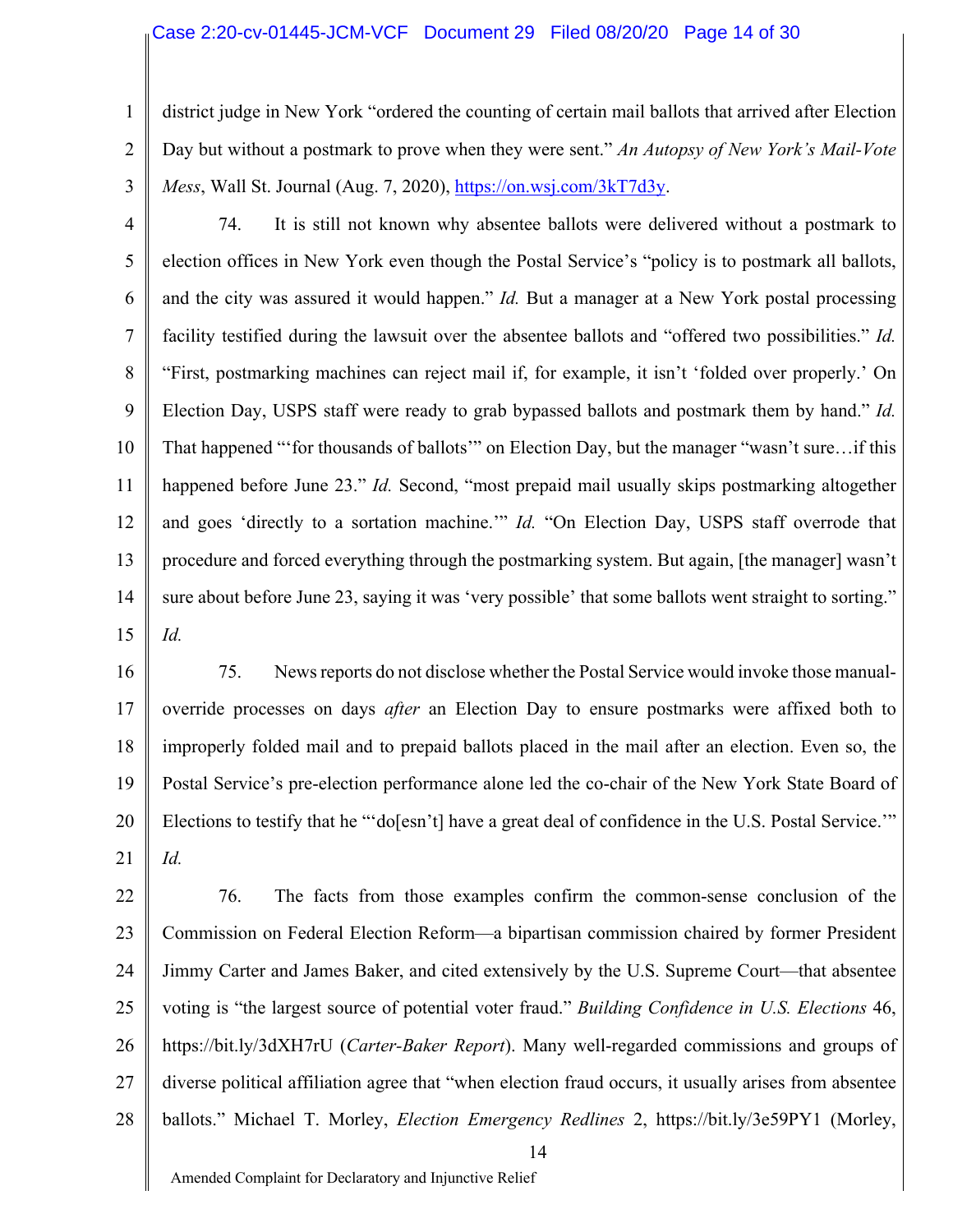### Case 2:20-cv-01445-JCM-VCF Document 29 Filed 08/20/20 Page 15 of 30

1 2 3 *Redlines*). Such fraud is easier to do and harder to detect. As one federal court put it, "absentee voting is to voting in person as a take-home exam is to a proctored one." *Griffin v. Roupas*, 385 F.3d 1128, 1131 (7th Cir. 2004).

- 4 5 6 7 8 9 10 77. "Absentee balloting is vulnerable to abuse in several ways." For one, ballots are sometimes "mailed to the wrong address or to large residential buildings" and "might get intercepted." *Carter-Baker Report* 46. For another, absentee voters "who vote at home, at nursing homes, at the workplace, or in church are more susceptible to pressure, overt and subtle, or to intimidation." *Id.* And "[v]ote buying schemes are far more difficult to detect when citizens vote by mail." *Id.* For example, "[i]ndividuals can sign and sell their absentee ballot," or "[o]ne spouse can coerce the other to sign the ballot and hand it over to them to vote fraudulently."
- 11 12 78. This risk of abuse is magnified by the fact that "many states' voter registration databases are outdated or inaccurate." Morley, *Redlines* 2.
- 13 14 15 16 17 79. A 2012 study from the Pew Center on the States—which the U.S. Supreme Court cited in a recent case—found that "[a]pproximately 24 million—one of every eight—voter registrations in the United States are no longer valid or are significantly inaccurate"; "[m]ore than 1.8 million deceased individuals are listed as voters"; and "[a]pproximately 2.75 million people have registrations in more than one state."
- 18 19 20 21 22 23 80. Similarly, a 2010 study by the Caltech/MIT Voting Technology Project found that roughly 9% of listed registration records in the United States are invalid." On top of those invalid records, "in the typical state 1 in 65 records is duplicative, meaning that the same registrant is listed multiple times." The same study found that "[i]n the typical state, 1 in 40 counted votes in the 2008 general election cannot be matched to a registrant listed as having voted" and that "1 in 100 listed registrants is likely to be deceased."
- 24 25 81. Federal law recognizes those risks of voting by mail and thus requires certain firsttime voters to present identification. *See* 52 U.S.C. § 21083(b).
	- **V. In a special session on a weekend vote, the Nevada Legislature passes AB4.**
- 27 28 82. After Nevada's June 2020 primary election, the *Corona* plaintiffs amended their complaint. The plaintiffs' new claims raised constitutional challenges to Nevada laws that banned

Amended Complaint for Declaratory and Injunctive Relief

26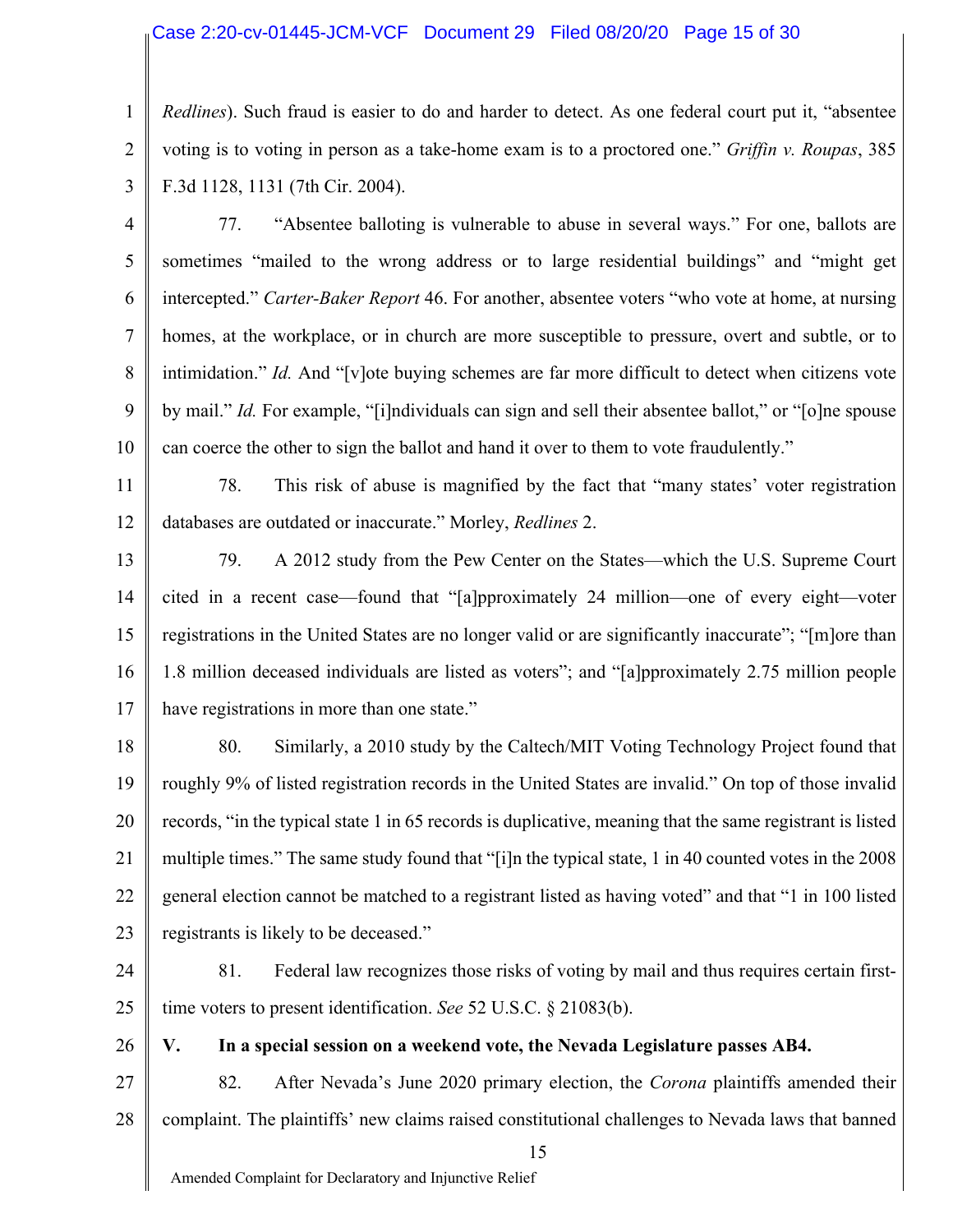### Case 2:20-cv-01445-JCM-VCF Document 29 Filed 08/20/20 Page 16 of 30

1 2 3 4 5 ballot harvesting—the process of third parties unrelated to a voter collecting and returning that voter's absent ballot. They also challenged the Nevada laws requiring election officials to verify a voter's signature on an absent ballot against the signature on the voter's registration. The parties conducted expedited discovery on those claims throughout July 2020 to prepare for a one-week trial on them scheduled to begin on Monday, August 17, 2020.

6 7 83. On Friday, July 31, 2020, the Nevada Legislature convened its 32nd Special Session in response to a call from Governor Sisolak.

8 9 84. One of the bills the Nevada Legislature considered during that special session was Assembly Bill 4.

10 11 12 85. The Democratic majority in the Nevada Assembly introduced AB4 on the afternoon of July 31, 2020. AB4 runs more than 60 single-spaced pages. Even so, the Assembly passed AB4 on a straight party-line vote mere hours after it was introduced.

13 14 15 86. AB4 then went to the Nevada Senate, which considered it near midnight on Friday, July 31, 2020, and again on Saturday, August 1, 2020, before passing it on Sunday, August 2, 2020, on a straight party-line vote.

16

87. Governor Sisolak signed AB4 into law on Monday, August 3, 2020.

17 18 19 20 21 22 88. AB4 contains 88 sections. Sections 2 through 29 enact entirely new provisions in the Nevada Revised Statutes. Within those, Sections 2 through 27 create a new framework for primary or general elections held during a declared emergency or state of disaster, defined under AB4 as an "affected election." AB4, §§5, 8. Sections 30 through 83, in turn, amend scattered existing provisions of NRS Chapters 293 and 293C. Sections 84 through 88 appropriate money to implement the bill and establish effective dates for its provisions.

23 24 25 26 27 28 89. Many of AB4's provisions are head-scratching—particularly given the stark irregularities in Nevada's June 2020 primary election, and because AB4 changes so many election laws so close to the 2020 general election. Indeed, Defendant herself recently acknowledged that Nevada could (and should) successfully hold its 2020 general election without changing its election laws. Barbara K. Cegavske, *Nevada's voting laws do not need to be changed*, The Nevada Independent (July 29, 2020), https://bit.ly/30qA4UO. But this lawsuit does not challenge AB4's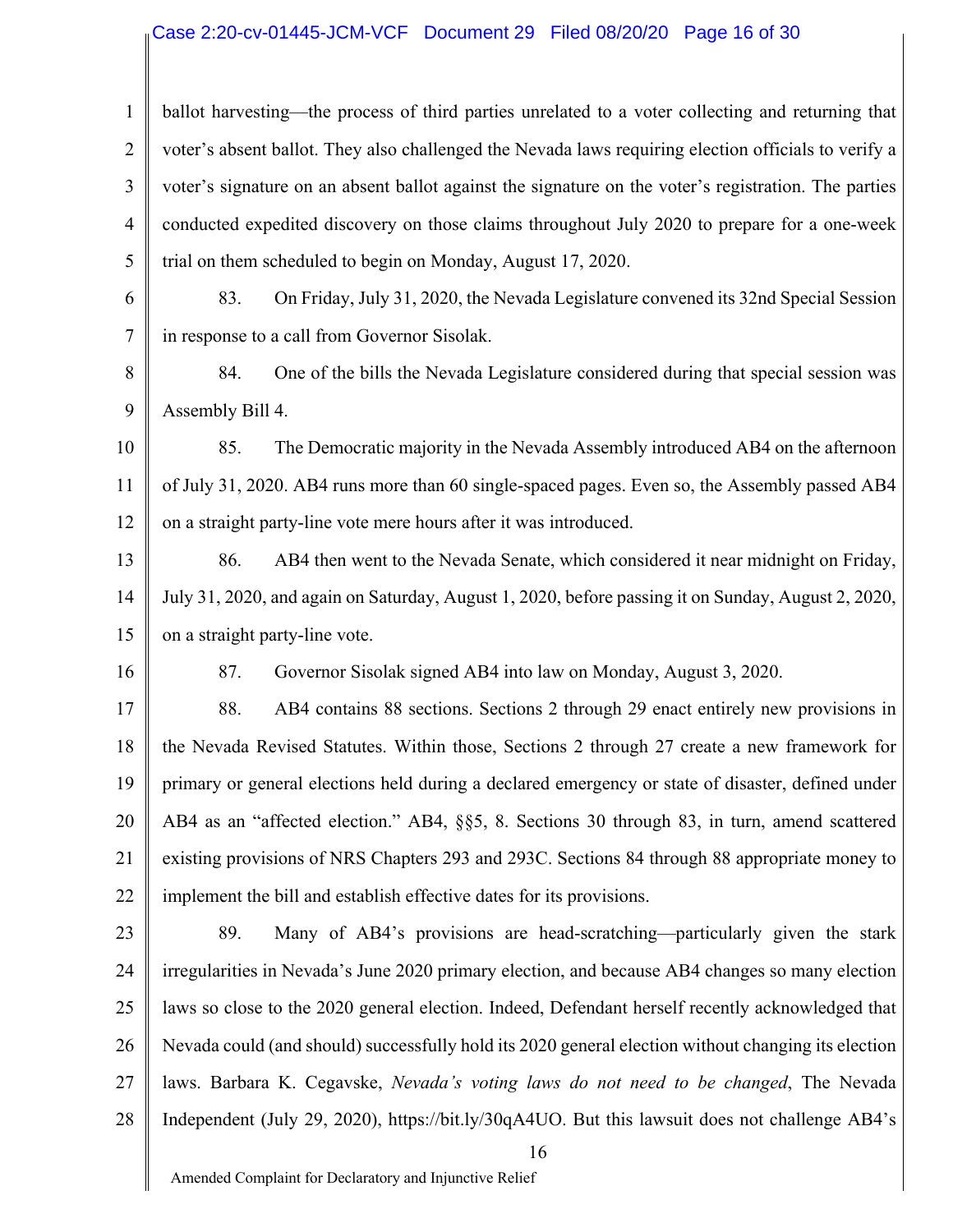### Case 2:20-cv-01445-JCM-VCF Document 29 Filed 08/20/20 Page 17 of 30

1 2 3 4 wisdom (or lack thereof). *Cf. New York State Bd. of Elections v. Lopez Torres*, 552 U.S. 196, 209 (2008) (Stevens, J., concurring) ("'The Constitution does not prohibit legislatures from enacting stupid laws.'"). Rather, this lawsuit challenges the parts of AB4 that violate the Constitution or contradict federal law enacted under it, and that are thus invalid and must be enjoined.

5

6

7

90. First among AB4's unconstitutional provisions is Section 20. It effectively delays the day for electing members of Congress and for appointing presidential electors that Congress has established in 2 U.S.C. §§1, 7 and 3 U.S.C. §1.

8 9 10 91. The "election" established in those federal statutes is "the combined actions of voters and officials meant to make a final selection of an officeholder." *Foster v. Love*, 522 U.S. 67, 71 (1997).

11 12 13 92. Section 20.2 "deem[s]" ballots "received by mail not later than 5 p.m. on the third day following the election" "to have been postmarked on or before the day of the election" when "the date of the postmark cannot be determined."

14 15 16 93. Section 20.2 resembles a provision of Nevada law that applies to absent ballots cast in elections not held in a declared emergency. *See* NRS 293.317(2). But that provision became effective only on January 1, 2020, and has thus never governed a general election.

17 18 19 20 21 22 23 24 25 26 27 28 94. AB4 increases the likelihood that mail ballots will lack a legible postmark showing when voters mailed them. AB4 instructs county and city clerks to send mail ballots to voters along with "a return envelope" that "must include postage prepaid by first-class mail." AB4, §16.3. The U.S. Postal Service's apparent policy of postmarking prepaid ballot-return envelopes is a stark exception to its general policy of not applying postmarks to postage prepaid envelopes. *See* United States Postal Serv., §1-1.3 Postmarks ("Postmarks are not required for mailings bearing a permit, meter, or precanceled stamp for postage, nor to pieces with an indicia applied by various postage evidencing systems."), https://bit.ly/3kftt7l. And as Wisconsin's and New York's experiences confirm, the Postal Service cannot uniformly apply that exception to its default no-postmark policy when the number of mail ballots returned exceeds historical levels by orders of magnitude. Indeed, as the Postal Service's New York trial testimony confirms, postmarking a postage prepaid ballot requires specific oversight of, and manual overrides to, the Postal Service's ordinary processes—a

17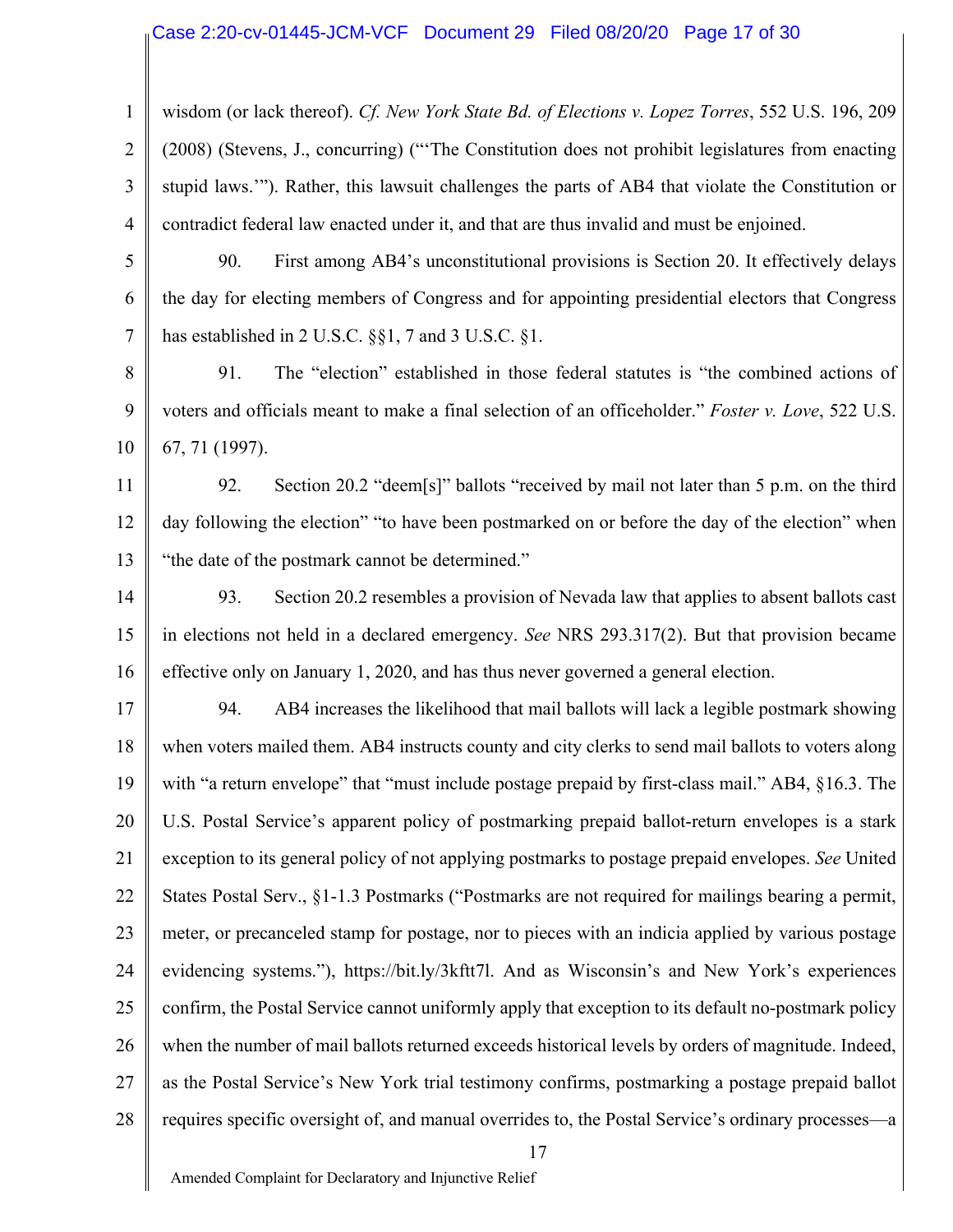### Case 2:20-cv-01445-JCM-VCF Document 29 Filed 08/20/20 Page 18 of 30

3 4 series of day- or week-specific decisions at each individual mail processing and distribution facility. So any given mail ballot may not be postmarked due to human, mechanical, or other oversights or errors. And election officials cannot determine whether a mail ballot without a postmark was timely cast unless they receive it on or before Election Day.

5

6

7

8

9

1

2

95. In addition, the U.S. Postal Service delivers the overwhelming majority of first-class mail sent from a Clark County address to another Clark County address, or from a Washoe County address to another Washoe County address, within one or two business days. That means mail sent within Clark County or Washoe County on a Wednesday or Thursday will usually be received within Clark County or Washoe County by the next Friday.

10

11 12 13 14 15 16 17 96. As a result, a ballot mailed in Clark or Washoe Counties in a state-provided, postage prepaid first-class envelope on the Wednesday or Thursday after Election Day will likely be received at the Clark County Registrar's Office or Washoe County Clerk's Office before 5:00 pm on the Friday after the election. Those ballots almost certainly will arrive without bearing a postmark because the Postal Service has no need after Election Day to invoke the manual override processes necessary to trigger its apparent ballot-specific exception to its default no-postmark-forprepaid-mail rule. And under Section 20.2, those ballots that arrive without a postmark must be counted. Section 20.2 thus effectively extends the congressionally established Election Day.

18 19 20 21 22 23 24 25 26 27 28 97. The opening that Section 20.2 creates for ballots to be cast *after* Election Day and still counted is not just unlawful—it is unnecessary. Nevadans have ample time to request, receive, fill out, return, and have their ballots counted by Election Day. On July 31, 2020, the Postal Service General Counsel sent a letter to the Defendant stating the Postal Service's opinion that Nevadans "should have sufficient time to receive, complete, and return their ballots." The president of the American Postal Workers Union said it will be a "'[p]iece of cake for postal workers'" to "handle the country's mail-in ballots with proper planning." Erin Cox et al., *Postal Service warns 46 states their voters could be disenfranchised by delayed mail-in ballots*, Wash. Post (Aug. 14, 2020), https://wapo.st/2PYGt3o. Similarly, the Postal Service's spokeswoman "said the agency 'is well prepared and has ample capacity to deliver America's election mail.'" *Id.* If those assertions are correct, Section 20.2's postmark-free safe harbor, which violates federal law, is both illegal and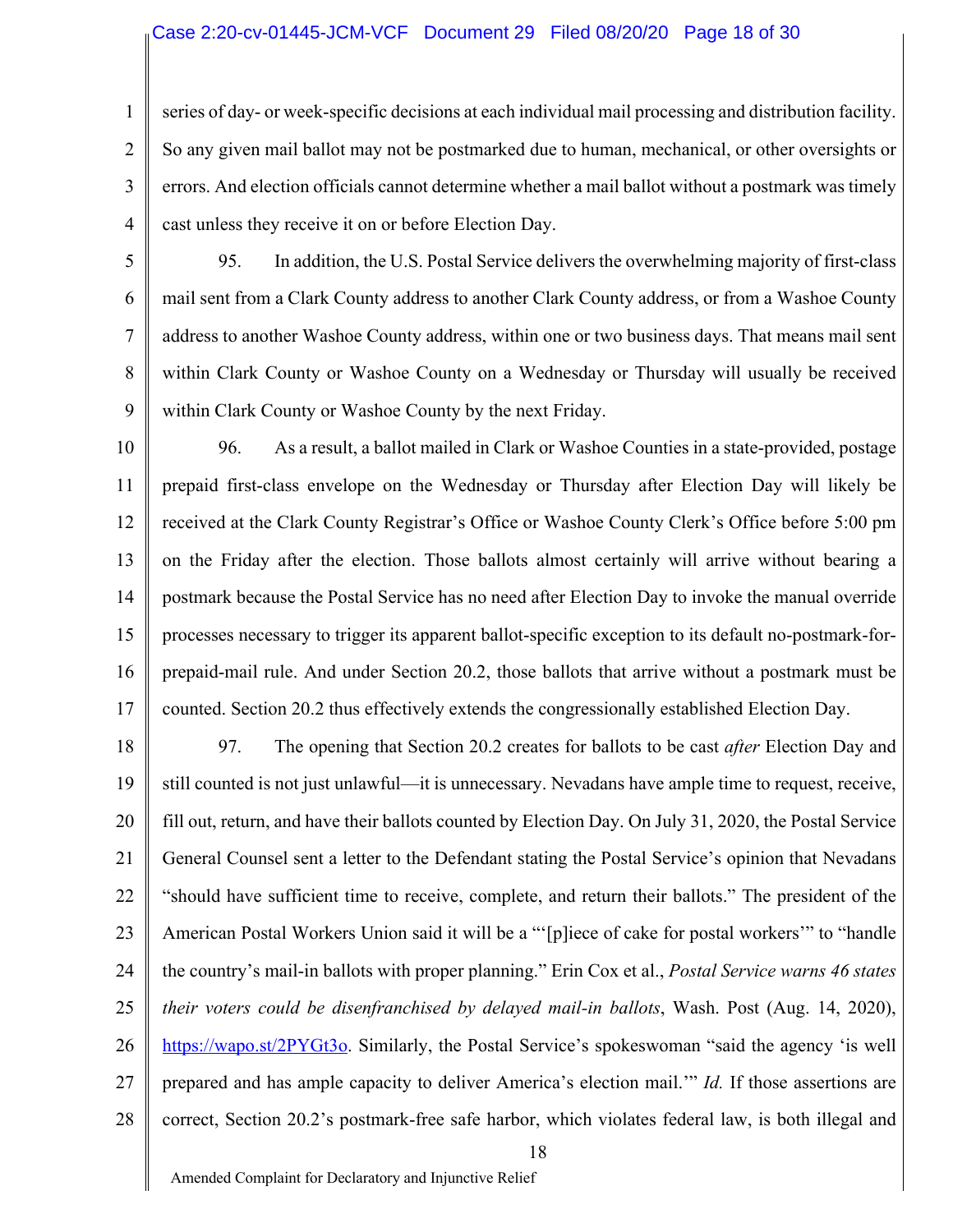1 unnecessary.

2 3 4 5 6 7 8 9 10 11 98. Beyond that, Dr. Anthony Fauci, director of the National Institute of Allergy and Infectious Diseases, "said this week he believed Americans should be able to safely cast a ballot in-person, so long as they follow necessary social distancing protocols." Connor Perret, *Fauci says 'there's no reason' in-person voting shouldn't be safe with masks and proper social distancing*, Business Insider (Aug. 15, 2020), https://bit.ly/3iNaL5F. "Fauci compared the safety of casting a ballot in person to that of an in-person shopping trip to the grocery store in 'counties and cities that are doing it correctly.'" *Id.* "'They have X's every six or more feet,' he added. 'And it says, "Don't leave this spot until the person in front of you left their spot." And you can do that, if you go and wear a mask, if you observe the physical distancing, and don't have a crowded situation, there's no reason why you shouldn't be able to do that.'" *Id.*

12 13 14 15 16 99. Dr. Fauci's comments are consistent with a CDC report finding "[n]o clear increase in cases, hospitalizations, or deaths" due to COVID-19 "after the election" in Wisconsin. Heather Paradis, M.D. et al., *Notes from the field: Public Health Efforts to Mitigate COVID-19 Transmission During the April 7, 2020, Election—City of Milwaukee, Wisc., Mar. 13-May 5, 2020* (July 31, 2020), https://bit.ly/3g5464X.

17 18 19 20 21 22 100. Sections 11 and 12 of AB4 are also unconstitutional. Those sections set forth the number of in-person polling places for early voting (Section 11) and vote centers for day-of-election voting (Section 12). Under those sections, the number of in-person voting places a county must establish is tied to the county's population, resulting in more in-person voting places per capita for voters in urban counties than in rural counties. This disparate treatment of Nevada voters based on county population violates rural voters' rights under the Equal Protection Clause.

23 24 25 26 27 28 101. Section 22 of AB4 is also unconstitutional. It provides that "the county or city clerk, as applicable, shall establish procedures for the processing and counting of ballots." Beyond that general instruction, it provides only that counties "[m]ay authorize mail ballots to be processed and counted by electronic means." This lack of uniform standards to be applied across counties means that Nevada counties will necessarily adopt different procedures for processing and counting ballots, which could produce differences in rejection rates. This unequal, standardless treatment of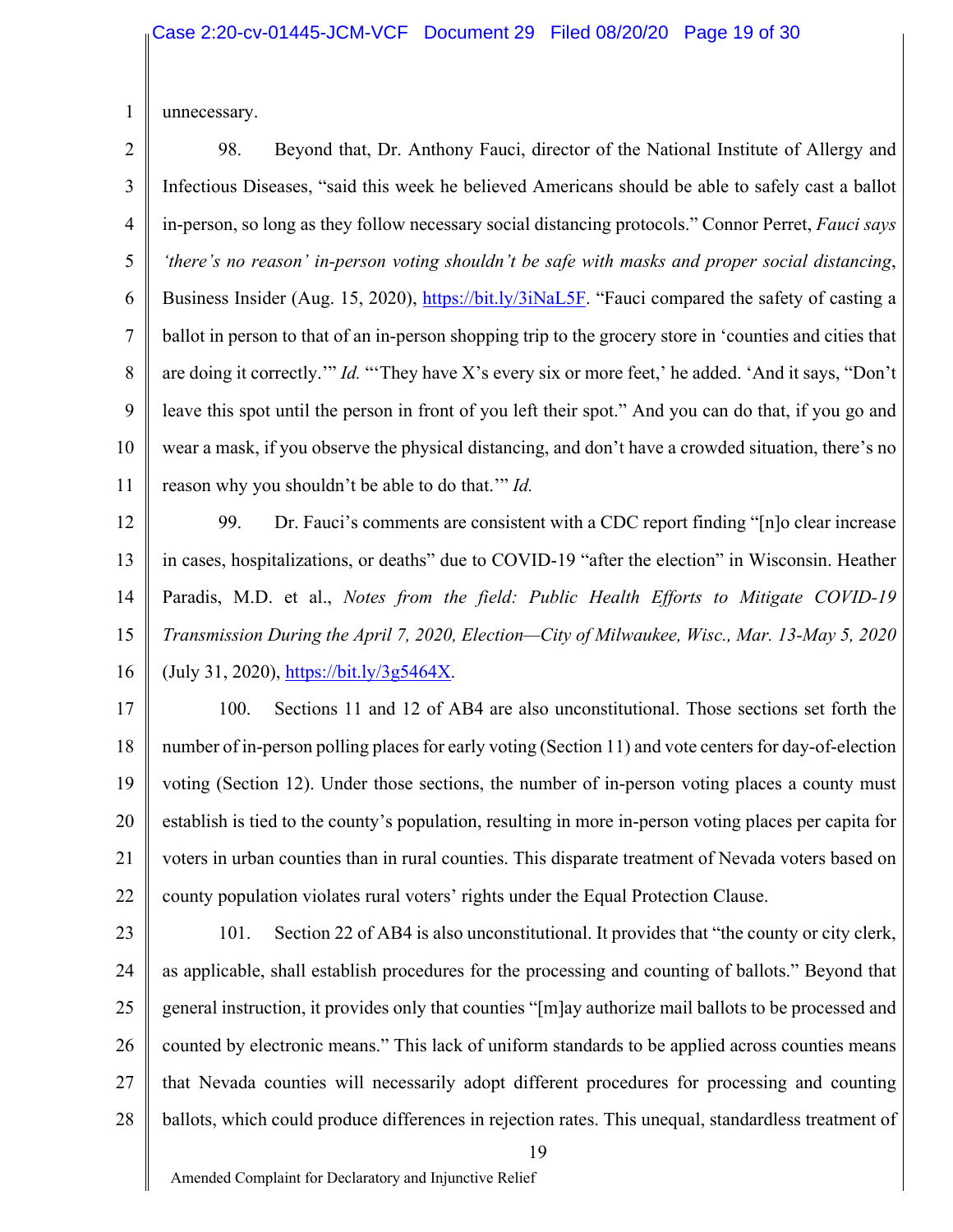## Case 2:20-cv-01445-JCM-VCF Document 29 Filed 08/20/20 Page 20 of 30

Nevada voters across counties constitutes an equal protection violation.

2

1 3 4 5 6 7 8 9 10 11 12 13 14 15 16 17 18 19 20 21 22 102. Finally, Section 25 of AB4 requires county or city clerks to count potentially fraudulent or invalid ballots, thereby diluting the votes of honest citizens and depriving them of their right to vote in violation of the Fourteenth Amendment. Section 25 provides that "[i]f two or more ballots are found folded together to present the appearance of a single ballot, they must be laid aside. If a majority of the inspectors are of the opinion that the mail ballots folded together were voted by one person, the mail ballots must be rejected and placed in an envelope, upon which must be written the reason for their rejection." But Section 25 establishes no standard by which the inspectors should assess whether the ballots were voted by one person. Neither does Section 25 require inspectors to reject either of two or more ballots folded together when a majority of the inspectors are of the opinion that the mail ballots were voted by *more than* one person. In that case, Section 25 appears to contemplate that inspectors will count *all* of the ballots, even though at least one of the voters has not complied with the bill's signature-verification process. This loophole invites fraud, coercion, theft, or otherwise illegitimate voting that dilutes the votes of honest citizens and deprives them of their right to vote in violation of the Fourteenth Amendment. 103. On March 12, 2020, Governor Sisolak declared a state of emergency in Nevada due to COVID-19. That makes Nevada's 2020 general election an "affected election" to which Sections 2 through 27 of AB4 apply. *See* AB4, §§5, 8. **CAUSES OF ACTION COUNT I Violation of 3 U.S.C. §1, 2 U.S.C. §7, 2 U.S.C. §1; Elections Clause (U.S. Const. art. I, §4, cl. 1); Electors Clause (U.S. Const. art. II, §1, cl. 4); Supremacy Clause (U.S. Const. art. VI, §2)**  104. Plaintiffs incorporate all their prior allegations.

23 24 25 105. 3 U.S.C. §1 provides that "[t]he electors of President and Vice President shall be appointed, in each State, on the Tuesday next after the first Monday in November, in every fourth year succeeding every election of a President and Vice President."

26 27 28 106. 2 U.S.C.  $\S7$  provides that "[t]he Tuesday next after the 1<sup>st</sup> Monday in November, in every even numbered year, is established as the day for the election, in each of the States and Territories of the United States, of Representatives and Delegates to the Congress commencing on

20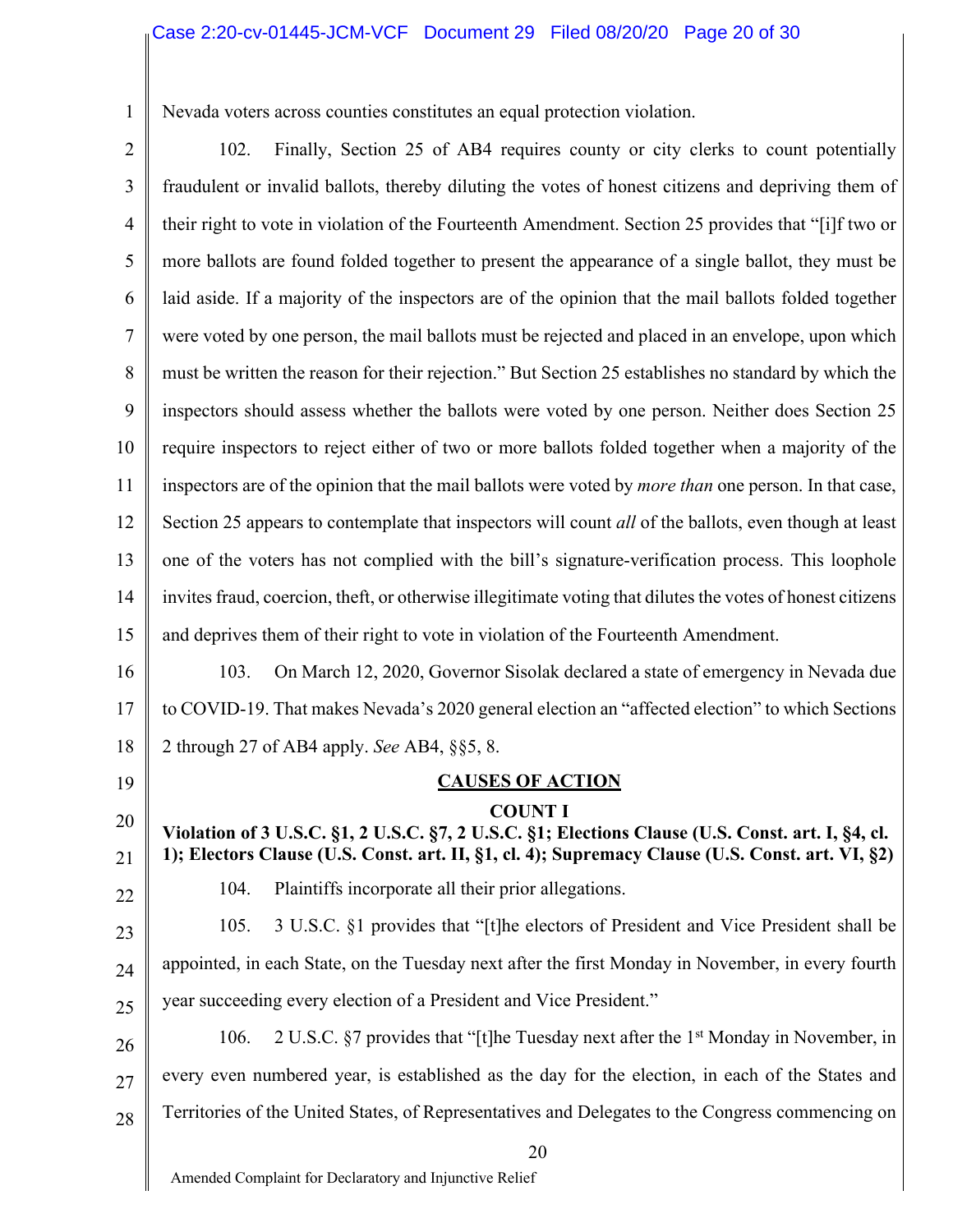1 2 3 4 5 6 7 8 9 10 11 12 13 14 15 16 17 18 19 20 21 22 23 24 25 26 27 28 21 the 3d day of January next thereafter." 107. 2 U.S.C. §1 provides that, "[a]t the regular election held in any State next preceding the expiration of the term for which any Senator was elected to represent such State in Congress, at which election a Representative to Congress is regularly by law to be chosen, a United States Senator from said State shall be elected by the people thereof for the term commencing on the 3d day of January next thereafter." 108. This trio of statutes "mandates holding all elections for Congress and the Presidency on a single day throughout the Union." *Foster v. Love*, 522 U.S. 67, 70 (1997). 109. The word "election" in 3 U.S.C. §1 means the "combined actions of voters and officials meant to make a final selection of an officeholder." *Foster*, 522 U.S. at 71. 110. It is the consummation of the process of electing an official. 111. By its terms then, 3 U.S.C. §1 requires that the 2020 general election be consummated on Election Day (November 3, 2020). 112. A mail ballot is not a legal vote unless it is marked and cast on or before Election Day. Whatever latitude state legislatures retain under federal law to define the process of casting mail ballots through the U.S. Postal Service, they cannot create a process where ballots mailed *after* Election Day can be considered timely. 113. Consistent with 3 U.S.C. §1, "the Voting Rights Act Amendments of 1970 require that citizens be allowed to vote by absentee ballot in Presidential elections on or before the day of the election." *Voting Integrity Project, Inc. v. Bomer*, 199 F.3d 773, 778 (5th Cir. 2000). *See* 52 U.S.C. §10502(d). 114. "The regulations made by Congress are paramount to those made by the State legislature; and if they conflict therewith, the latter, so far as the conflict extends, ceases to be operative." *Foster v. Love*, 522 U.S. 67, 69 (1997). *See* U.S. Const. art VI, cl. 2 (Supremacy Clause). 115. Section 20.2 of AB4 conflicts with 3 U.S.C. §1 by permitting absent ballots that have not been postmarked to be counted if they are received by 5:00 pm three days after Election Day (based on a presumption that those ballots were mailed on or before Election Day). 116. Absent ballots are mailed to the county clerk for the county in which the voter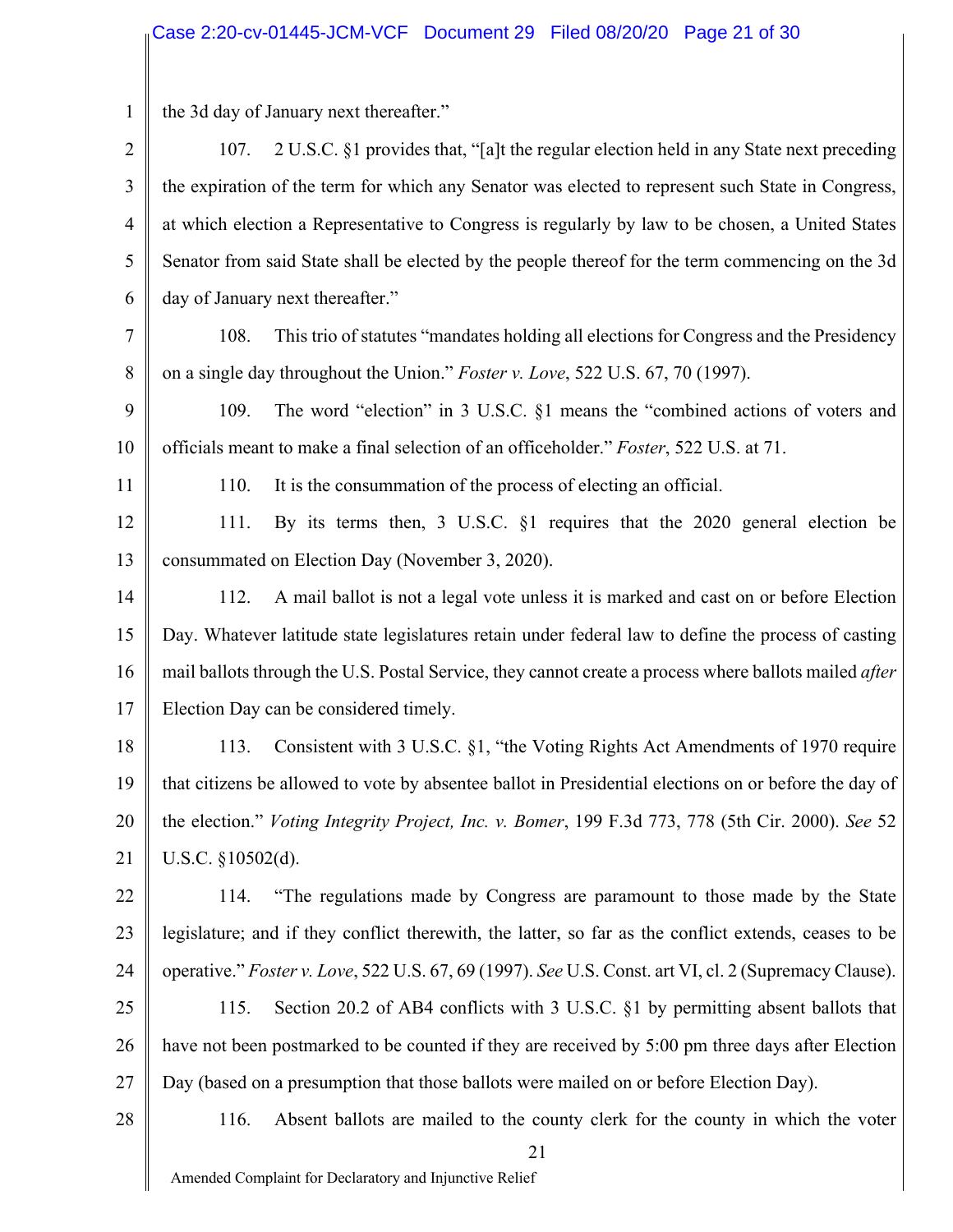# <sub>I</sub>Case 2:20-cv-01445-JCM-VCF Document 29 Filed 08/20/20 Page 22 of 30

| $\mathbf{1}$   | resides.                                                                                              |                                                                                                       |  |
|----------------|-------------------------------------------------------------------------------------------------------|-------------------------------------------------------------------------------------------------------|--|
| $\overline{2}$ | 117.                                                                                                  | Absent ballots are delivered by the U.S. Postal Service via First Class mail.                         |  |
| 3              | 118.                                                                                                  | The estimated delivery time for First Class mail from one place in any Nevada                         |  |
| $\overline{4}$ |                                                                                                       | county to another place within the same county is typically less than three days.                     |  |
| 5              | 119.                                                                                                  | Section 20.2 of AB4 thus allows absent ballots to be cast after Election Day but still                |  |
| 6              | counted as lawfully cast votes in the 2020 general election.                                          |                                                                                                       |  |
| 7              | 120.                                                                                                  | Section 20.2 of AB4 is a particularly egregious violation of 3 U.S.C. §1 because it                   |  |
| 8              | allows for absentee ballots to be <i>cast</i> after Election Day.                                     |                                                                                                       |  |
| 9              | 121.                                                                                                  | Federal law thus preempts Section 20.2 of AB4.                                                        |  |
| 10             | 122.                                                                                                  | Defendant has acted and will continue to act under color of state law to violate the                  |  |
| 11             | 3 U.S.C. §1.                                                                                          |                                                                                                       |  |
| 12             | 123.                                                                                                  | Plaintiffs have no adequate remedy at law and will suffer serious and irreparable                     |  |
| 13             |                                                                                                       | harm to their constitutional rights unless Defendant is enjoined from implementing and enforcing      |  |
| 14             | Section 20.2 of AB4.                                                                                  |                                                                                                       |  |
| 15             |                                                                                                       | <b>COUNT II</b><br>Violation of the Equal Protection Clause (42 U.S.C. §1983)                         |  |
| 16             | 124.                                                                                                  | Plaintiffs incorporate all their prior allegations.                                                   |  |
| 17             | 125.                                                                                                  | "The right to vote is protected in more than the initial allocation of the franchise.                 |  |
| 18             |                                                                                                       | Equal protection applies as well to the manner of its exercise. Having once granted the right to vote |  |
| 19             | on equal terms, the State may not, by later arbitrary and disparate treatment, value one person's     |                                                                                                       |  |
| 20             | vote over that of another. It must be remembered that the right of suffrage can be denied by a        |                                                                                                       |  |
| 21             | debasement or dilution of the weight of a citizen's vote just as effectively as by wholly prohibiting |                                                                                                       |  |
| 22             | the free exercise of the franchise." Bush v. Gore, 531 U.S. 98, 104-05 (2000).                        |                                                                                                       |  |
| 23             | 126.                                                                                                  | Sections 11 and 12 of AB4 violate the right to vote of rural voters by inhibiting their               |  |
| 24             |                                                                                                       | ability to vote in person. More specifically, Sections 11 and 12 of AB4 authorize disparate treatment |  |
| 25             |                                                                                                       | of voters in rural counties with respect to the placement of polling places and vote centers for in-  |  |
| 26             | person voting.                                                                                        |                                                                                                       |  |
| 27             | 127.                                                                                                  | Section 11 of AB4 outlines three categories of counties based upon total county                       |  |
| 28             |                                                                                                       |                                                                                                       |  |
|                |                                                                                                       | 22                                                                                                    |  |
|                |                                                                                                       | Amended Complaint for Declaratory and Injunctive Relief                                               |  |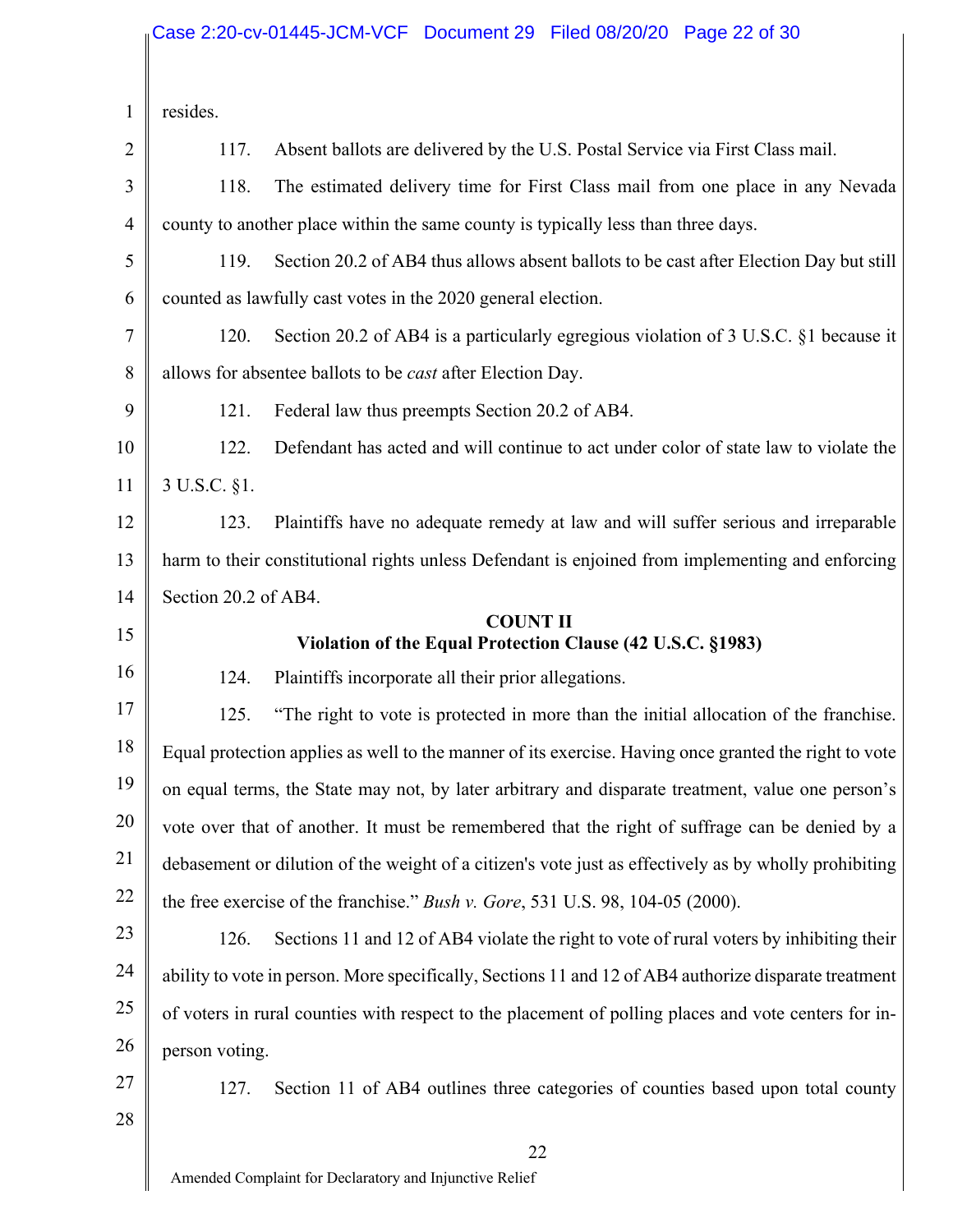# Case 2:20-cv-01445-JCM-VCF Document 29 Filed 08/20/20 Page 23 of 30

1 2 population and directs the county clerk in each county to provide for a particular number of polling places for early voting by personal appearance.

| 3  | In a county whose population is 700,000 or more, at least 35 polling places for early<br>a.        |  |  |
|----|----------------------------------------------------------------------------------------------------|--|--|
| 4  | voting by personal appearance, which may be any combination of temporary or                        |  |  |
| 5  | permanent polling places for early voting.                                                         |  |  |
| 6  | b. In a county whose population is 100,000 or more but less than 700,000, at least 15              |  |  |
| 7  | polling places for early voting by personal appearance, which may be any                           |  |  |
| 8  | combination of temporary or permanent polling places for early voting.                             |  |  |
| 9  | In a county whose population is less than 100,000, at least 1 permanent polling place<br>c.        |  |  |
| 10 | for early voting by personal appearance.                                                           |  |  |
| 11 | Section 12 of AB4 outlines three categories of counties based upon total county<br>128.            |  |  |
| 12 | population and directs the county clerk in each county to establish a particular number of polling |  |  |
| 13 | places as vote centers for the day of the election.                                                |  |  |
| 14 | In a county whose population is 700,000 or more, [the county clerk] must establish<br>a.           |  |  |
| 15 | at least 100 vote centers for the day of the election.                                             |  |  |
| 16 | b. In a county whose population is $100,000$ or more but less than $700,000$ , [the county         |  |  |
| 17 | clerk] must establish at least 25 vote centers for the day of the election.                        |  |  |
| 18 | In a county whose population is less than 100,000, [the county clerk] may establish<br>c.          |  |  |
| 19 | one or more vote centers for the day of the election.                                              |  |  |
| 20 | Sections 11 and 12 discriminate against voters in rural counties by authorizing more<br>129.       |  |  |
| 21 | polling places and vote centers per capita in urban areas.                                         |  |  |
| 22 | For example, data from the Secretary of State shows that there are 319,212<br>130.                 |  |  |
| 23 | registered voters in Washoe County. AB4 authorizes a minimum of 15 polling places in Washoe        |  |  |
| 24 | County, or at least 1 polling place for every 21,281 registered voters in Washoe County.           |  |  |
| 25 | Several rural counties—where AB4 authorizes only 1 polling place each—have<br>131.                 |  |  |
| 26 | substantially higher numbers of registered voters per polling place. For example, Lyon County (1)  |  |  |
| 27 | polling place per 40,816 registered voters) and Douglas County (1 polling place per 41,649         |  |  |
| 28 | registered voters) have approximately twice as many registered voters per polling place as Washoe  |  |  |
|    | 23                                                                                                 |  |  |
|    | Amended Complaint for Declaratory and Injunctive Relief                                            |  |  |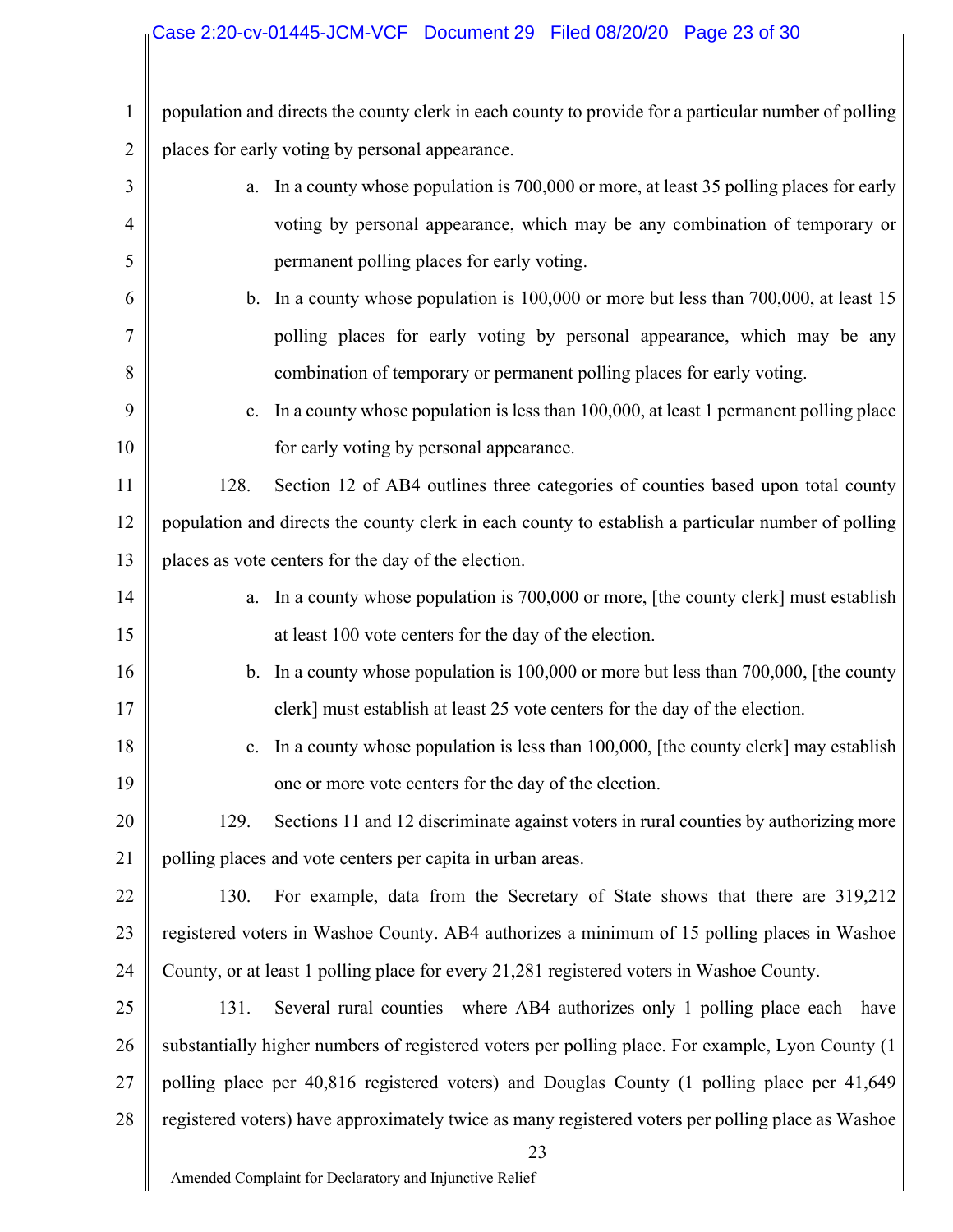### Case 2:20-cv-01445-JCM-VCF Document 29 Filed 08/20/20 Page 24 of 30

1 2 3 4 County. Several other rural counties have substantially higher numbers of registered voters per polling place than Washoe County: Carson City: 1 polling place per 37,624 registered voters; Elko County: 1 polling place per 29,131 registered voters; Nye County: 1 polling place per 34,431 registered voters.

5 6 132. Similarly, AB4 authorizes a minimum of 25 vote centers in Washoe County, or at least 1 vote center for every 12,768 registered voters.

7 8 9 10 11 12 13 14 133. Several rural counties—where AB4 authorizes only 1 vote center each—have substantially higher numbers of people per vote center. For example, Lyon County: (1 vote center per 40,816 registered voters), Douglas County (1 vote center per 41,649 registered voters), and Carson City (1 vote center per 37,624 registered voters) all have approximately three times as many registered voters per vote center as Washoe County. Several other rural counties have substantially higher numbers of registered voters per vote center than Washoe County: Elko County: 1 vote center per 29,131 registered voters; Nye County: 1 vote center per 34,431 registered voters; Churchill County: 1 vote center per 15,987 registered voters.

15 16 17 134. By limiting their ability to cast ballots via in-person voting through reduced numbers of polling places and vote centers, Sections 11 and 12 of AB4 engage in disparate treatment with respect to rural voters.

18 19 20 21 22 135. "A citizen, a qualified voter, is no more nor no less so because he lives in the city or on the farm. This is the clear and strong command of our Constitution's Equal Protection Clause." *Reynolds v. Sims*, 377 U.S. 533, 568 (1964). AB4 infringes "the basic principle of equality among voters within a State … that voters cannot be classified, constitutionally, on the basis of where they live." *Id.* at 560.

23

136. Sections 11 and 12 of AB4 thus violate the Equal Protection Clause.

24 25 137. Defendant has acted and will continue to act under color of state law to violate the Equal Protection Clause of the Fourteenth Amendment.

26 27 28 138. Plaintiffs have no adequate remedy at law and will suffer serious and irreparable harm to their constitutional rights unless Defendant is enjoined from implementing and enforcing Sections 11 and 12 of AB4.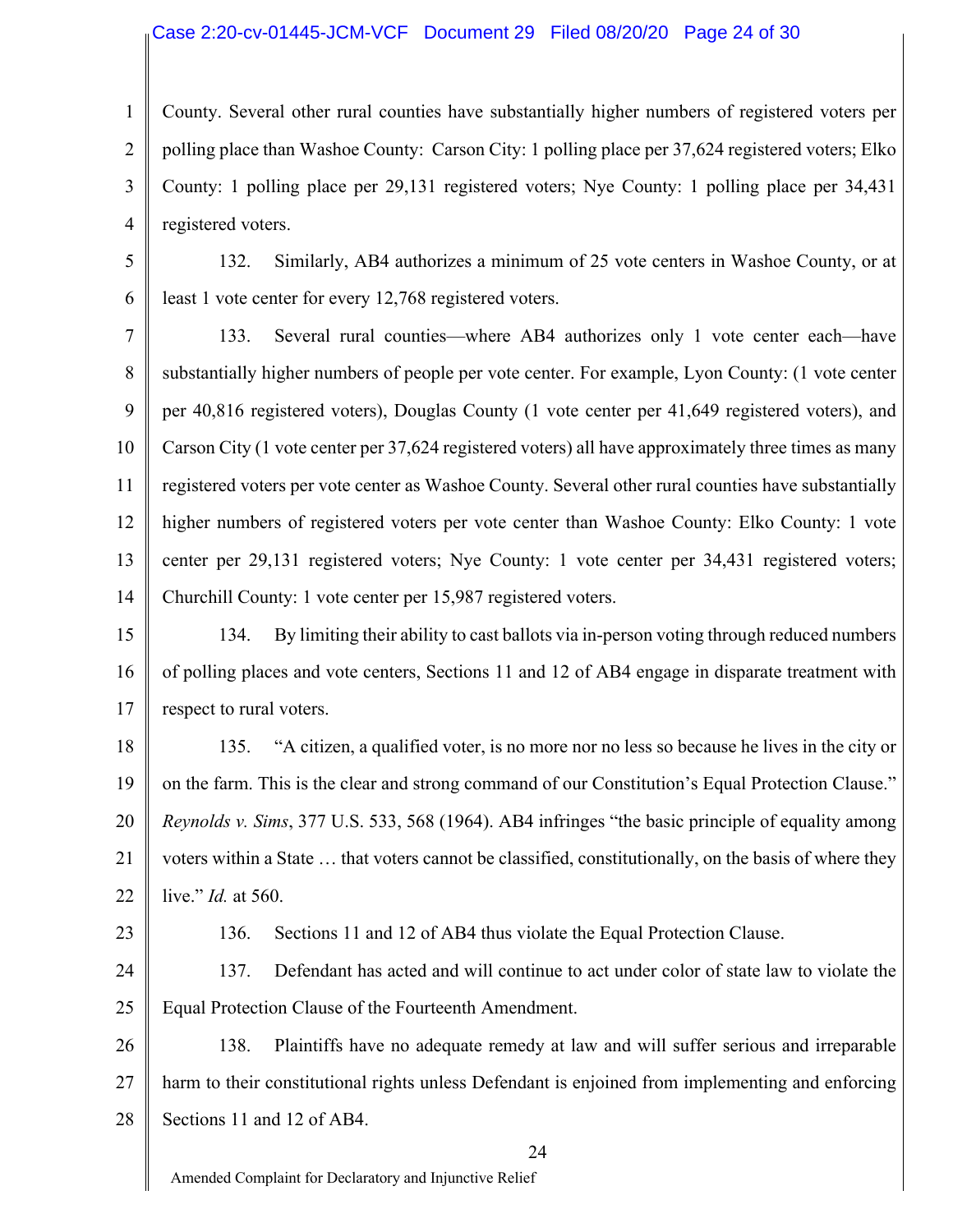### **COUNT III Violation of the Equal Protection Clause (42 U.S.C. §1983)**

139. Plaintiffs incorporate all their prior allegations.

140. "The right to vote is protected in more than the initial allocation of the franchise. Equal protection applies as well to the manner of its exercise. Having once granted the right to vote on equal terms, the State may not, by later arbitrary and disparate treatment, value one person's vote over that of another. It must be remembered that the right of suffrage can be denied by a debasement or dilution of the weight of a citizen's vote just as effectively as by wholly prohibiting the free exercise of the franchise." *Bush v. Gore*, 531 U.S. 98, 104-05 (2000).

141. In particular, the Equal Protection Clause imposes a "minimum requirement for nonarbitrary treatment of voters" and forbids voting systems and practices that distribute election resources in "standardless" fashion, without "specific rules designed to ensure uniform treatment." *Bush v. Gore*, 531 U.S. 98, 105-06 (2000); *League of Women Voters of Ohio v. Brunner*, 548 F.3d 463, 477-78 (6th Cir. 2008).

142. The Supreme Court has instructed that the "formulation of uniform rules" is "necessary" because the "want of" such rules may lead to "unequal evaluation of ballots." *Bush v*. *Gore*, 531 U.S. 98, 106 (2000).

143. Section 22 of AB4 requires each "county or city clerk" (as applicable) to "establish procedures for the processing and counting of mail ballots."

144. Section 22 of AB4 provides no guidance or guardrails of any kind for the establishment of "procedures for the processing and counting of mail ballots."

145. Section 22 thus violates the "minimum requirement for nonarbitrary treatment of voters" by authorizing "standardless" procedures for the processing and counting of mail ballots, without "specific rules designed to ensure uniform treatment." *Bush v. Gore*, 531 U.S. 98, 105-06 (2000).

146. Further, Section 22 provides no "minimal procedural safeguards" to protect against the "unequal evaluation" of mail ballots. *Bush v. Gore*, 531 U.S. 98, 109 (2000).

147. Section 22 of AB4 instructs each county or city clerk that they "may authorize mail

1

2

3

4

5

6

7

8

9

10

11

12

13

14

15

16

17

18

19

20

21

22

23

24

25

26

27

28

25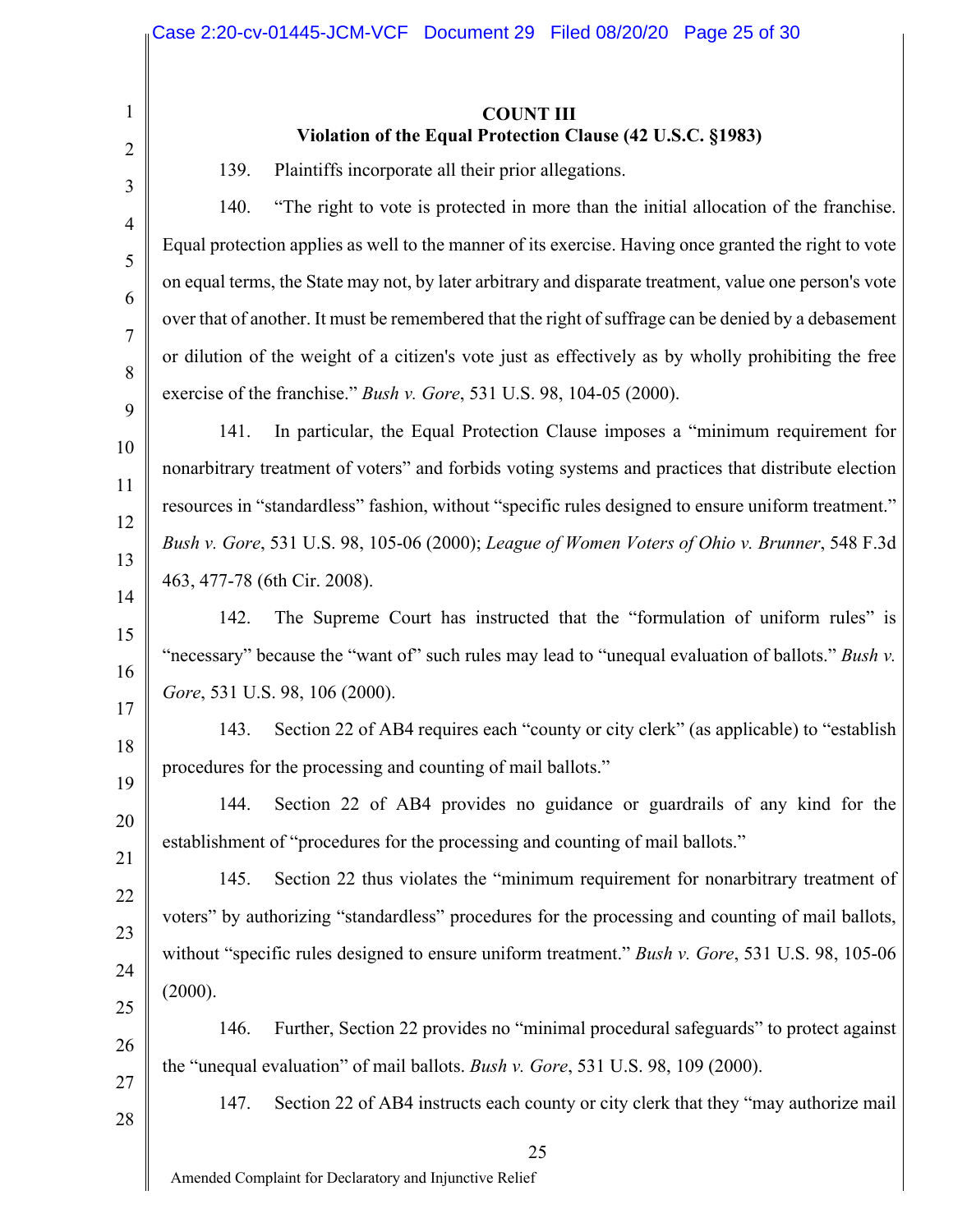|                | Case 2:20-cv-01445-JCM-VCF Document 29 Filed 08/20/20 Page 26 of 30                                    |  |  |
|----------------|--------------------------------------------------------------------------------------------------------|--|--|
| $\mathbf{1}$   |                                                                                                        |  |  |
|                | ballots to be processed and counted by electronic means."                                              |  |  |
| $\overline{2}$ | Nevada's counties thus have the option of processing and counting mail ballots by<br>148.              |  |  |
| 3              | either electronic means (of any kind, apparently) or manually.                                         |  |  |
| $\overline{4}$ | Section 22 thus expressly authorizes Nevada's counties to "use[] varying standards<br>149.             |  |  |
| 5              | to determine what [i]s a legal vote," contrary to the Equal Protection Clause. Bush v. Gore, 531       |  |  |
| 6              | U.S. 98, 107 (2000).                                                                                   |  |  |
| 7              | Section 22 of AB4 thus violates the Equal Protection Clause.<br>150.                                   |  |  |
| 8              | 151.<br>Defendant has acted and will continue to act under color of state law to violate the           |  |  |
| 9              | Equal Protection Clause of the Fourteenth Amendment.                                                   |  |  |
| 10             | Plaintiffs have no adequate remedy at law and will suffer serious and irreparable<br>152.              |  |  |
| 11             | harm to their constitutional rights unless Defendant is enjoined from implementing and enforcing       |  |  |
| 12             | Section 22 of AB4.                                                                                     |  |  |
| 13             | <b>COUNT IV</b><br>Violation of the Equal Protection Clause (42 U.S.C. §1983)                          |  |  |
| 14             | 153.<br>Plaintiffs incorporate all their prior allegations.                                            |  |  |
| 15             | "The right to vote is protected in more than the initial allocation of the franchise.<br>154.          |  |  |
| 16             | Equal protection applies as well to the manner of its exercise. Having once granted the right to vote  |  |  |
| 17             | on equal terms, the State may not, by later arbitrary and disparate treatment, value one person's vote |  |  |
| 18             | over that of another. It must be remembered that the right of suffrage can be denied by a debasement   |  |  |
| 19             | or dilution of the weight of a citizen's vote just as effectively as by wholly prohibiting the free    |  |  |
| 20             | exercise of the franchise." Bush v. Gore, 531 U.S. 98, 104-05 (2000).                                  |  |  |
| 21             | In particular, the Equal Protection Clause imposes a "minimum requirement for<br>155.                  |  |  |
| 22             | nonarbitrary treatment of voters" and forbids voting systems and practices that distribute election    |  |  |
| 23             | resources in "standardless" fashion, without "specific rules designed to ensure uniform treatment."    |  |  |
| 24             | Bush v. Gore, 531 U.S. 98, 105-06 (2000); League of Women Voters of Ohio v. Brunner, 548 F.3d          |  |  |
| 25             | 463, 477-78 (6th Cir. 2008).                                                                           |  |  |
| 26             | The Supreme Court has instructed that the "formulation of uniform rules" is<br>156.                    |  |  |
| 27             | "necessary" because the "want of" such rules may lead to "unequal evaluation of ballots." Bush v.      |  |  |
| 28             |                                                                                                        |  |  |
|                | 26                                                                                                     |  |  |

Amended Complaint for Declaratory and Injunctive Relief

 $\parallel$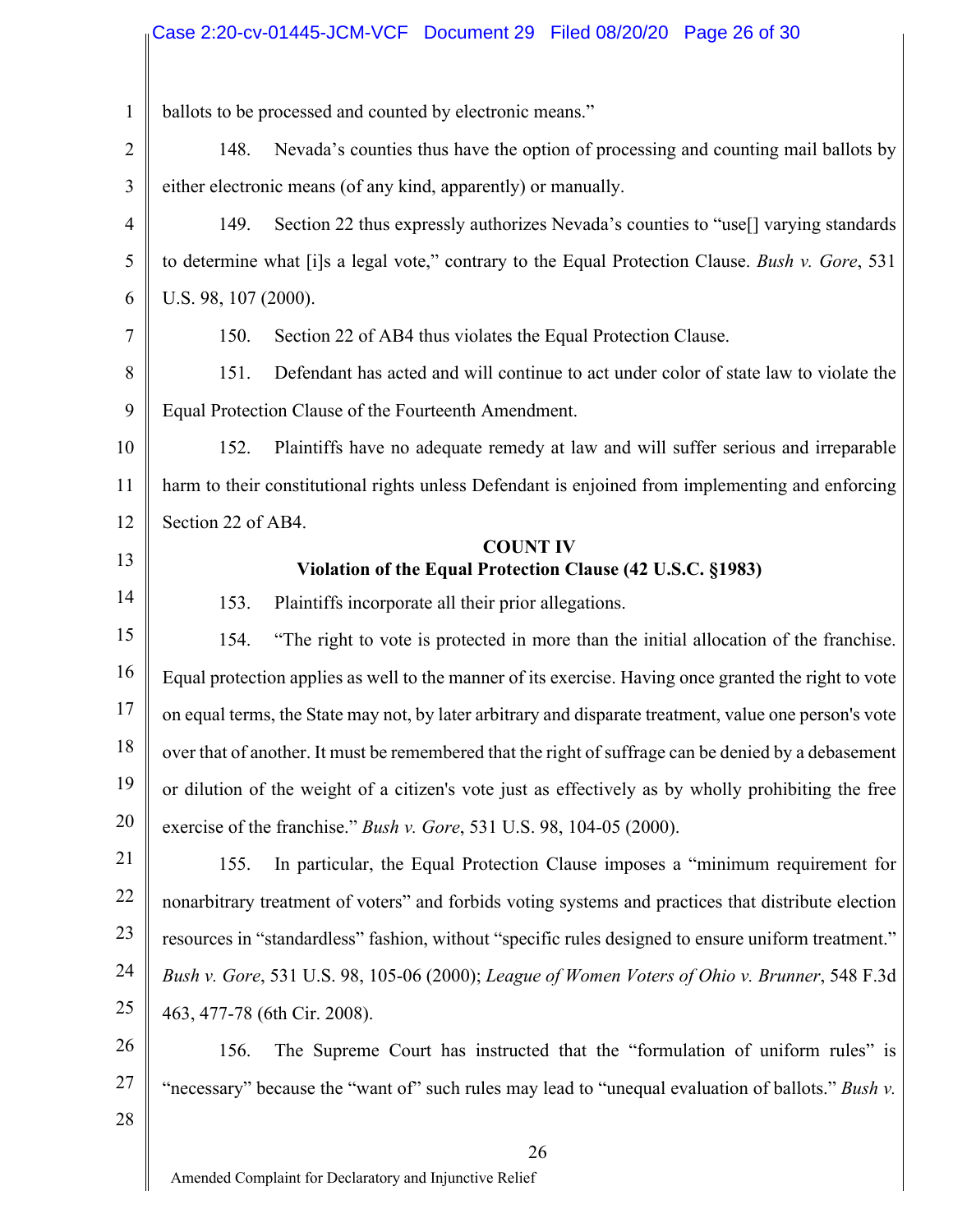1 *Gore*, 531 U.S. 98, 106 (2000).

2 3 4 5 157. Section 25 of AB4 provides that "[i]f two or more mail ballots are found folded together to present the appearance of a single envelope," and "a majority of the inspectors are of the opinion that the mail ballots folded together were voted by one person, the mail ballots must be rejected." §25.2.

6 7 8 158. Section 25 provides no guidance or guardrails of any kind for the establishment of standards "a majority of inspectors" should apply to determine whether "the mail ballots folded together were voted by one person."

9 10 11 12 159. Section 25 thus violates the "minimum requirement for nonarbitrary treatment of voters" by authorizing "standardless" procedures for determining the validity of multiple ballots within a single envelope, without "specific rules designed to ensure uniform treatment." *Bush v. Gore*, 531 U.S. 98, 105-06 (2000).

13 14 15 160. Further, Section 25 provides no "minimal procedural safeguards" to protect against the "unequal evaluation" of multiple ballots within a single envelope. *Bush v. Gore*, 531 U.S. 98, 109 (2000).

16 17 18 161. Section 25 thus will result in Nevada's counties "us[ing] varying standards to determine what [i]s a legal vote," contrary to the Equal Protection Clause. *Bush v. Gore*, 531 U.S. 98, 107 (2000).

19

162. Section 25 of AB4 thus violates the Equal Protection Clause.

20 21 163. Defendant has acted and will continue to act under color of state law to violate the Equal Protection Clause of the Fourteenth Amendment.

22 23 24 164. Plaintiffs have no adequate remedy at law and will suffer serious and irreparable harm to their constitutional rights unless Defendant is enjoined from implementing and enforcing Section 25 of AB4.

# **COUNT V Violation of the Right to Vote (42 U.S.C. §1983)**

27

28

25

26

166. AB4, which upends Nevada's election laws and requires massive changes in

27

Amended Complaint for Declaratory and Injunctive Relief

165. Plaintiffs incorporate all their prior allegations.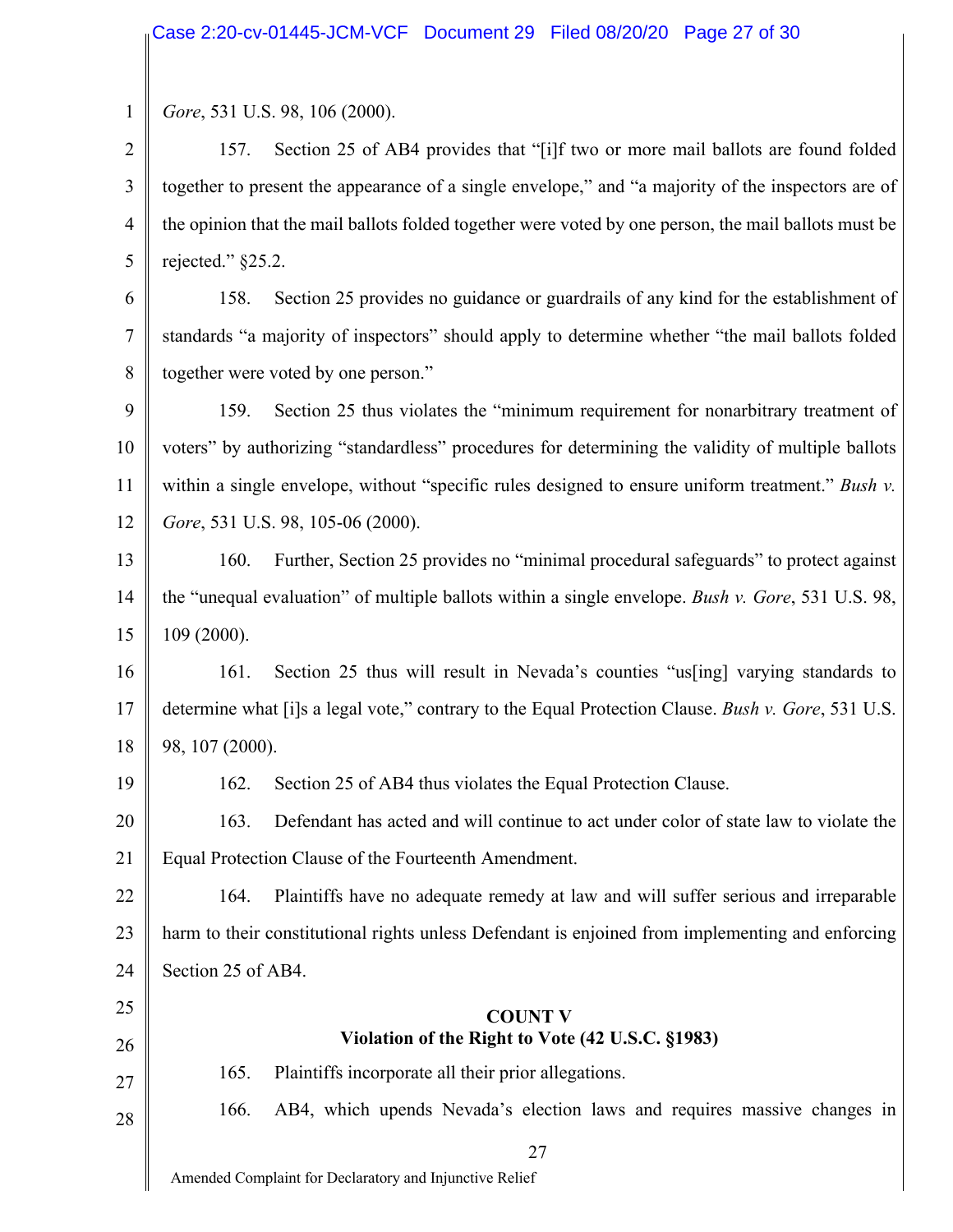# <sub>Il</sub> Case 2:20-cv-01445-JCM-VCF Document 29 Filed 08/20/20 Page 28 of 30

| $\mathbf{1}$   | election procedures and processes, makes voter fraud and other ineligible voting inevitable.                 |  |  |  |
|----------------|--------------------------------------------------------------------------------------------------------------|--|--|--|
| $\overline{2}$ | AB4 requires counties to accept and count ballots received after Election Day—<br>167.                       |  |  |  |
| 3              | including ballots that may have been mailed after Election Day. $\S$ $\S$ 20.1(b)(2), 20.2. It establishes a |  |  |  |
| $\overline{4}$ | disparate number of in-person places for early voting and Election Day voting throughout Nevada              |  |  |  |
| 5              | based on a county's population, resulting in fewer in-person voting places for rural voters. §§11,           |  |  |  |
| 6              | 12. It fails to establish uniform statewide standards for processing and counting ballots, §22, or for       |  |  |  |
| $\overline{7}$ | determining whether multiple ballots received in one envelope must be rejected, §25. It also                 |  |  |  |
| 8              | authorizes ballot harvesting. §21.                                                                           |  |  |  |
| 9              | The combined effect of those problematic provisions is to dilute Nevadans' honest<br>168.                    |  |  |  |
| 10             | votes. Dilution of honest votes, to any degree, by the casting of fraudulent or illegitimate votes           |  |  |  |
| 11             | violates the right to vote. Reynolds, 377 U.S. at 555; Anderson, 417 U.S. at 226-27; Baker, 369              |  |  |  |
| 12             | U.S. at 208.                                                                                                 |  |  |  |
| 13             | The aspects of AB4 identified above facilitate fraud and other illegitimate voting<br>169.                   |  |  |  |
| 14             | practices for the reasons described above. Those provisions thus dilute the value of honest, lawful          |  |  |  |
| 15             | votes and therefore violate the Fourteenth Amendment to the U.S. Constitution.                               |  |  |  |
| 16             | Defendant has acted and will continue to act under color of state law to violate the<br>170.                 |  |  |  |
| 17             | Fourteenth Amendment.                                                                                        |  |  |  |
| 18             | Plaintiffs have no adequate remedy at law and will suffer serious and irreparable<br>171.                    |  |  |  |
| 19             | harm to their constitutional rights unless Defendant is enjoined from implementing and enforcing             |  |  |  |
| 20             | AB4.                                                                                                         |  |  |  |
| 21             | <b>WHEREFORE, Plaintiffs ask this Court to enter judgment in their favor and provide the</b>                 |  |  |  |
| 22             | following relief:                                                                                            |  |  |  |
| 23             | a. A declaratory judgment that AB4 violates 2 U.S.C. §§1, 7 and 3 U.S.C. §1, the Elections                   |  |  |  |
| 24             | Clause, the Electors Clause, the Supremacy Clause, and the Fourteenth Amendment.                             |  |  |  |
| 25             | b. A permanent injunction prohibiting Defendant from implementing and enforcing AB4;                         |  |  |  |
| 26             | A temporary restraining order and preliminary injunction granting the relief specified<br>$\mathbf{c}$ .     |  |  |  |
| 27             | above during the pendency of this action;                                                                    |  |  |  |
| 28             | d. Plaintiffs' reasonable costs and expenses, including attorneys' fees; and                                 |  |  |  |
|                | 28                                                                                                           |  |  |  |
|                | Amended Complaint for Declaratory and Injunctive Relief                                                      |  |  |  |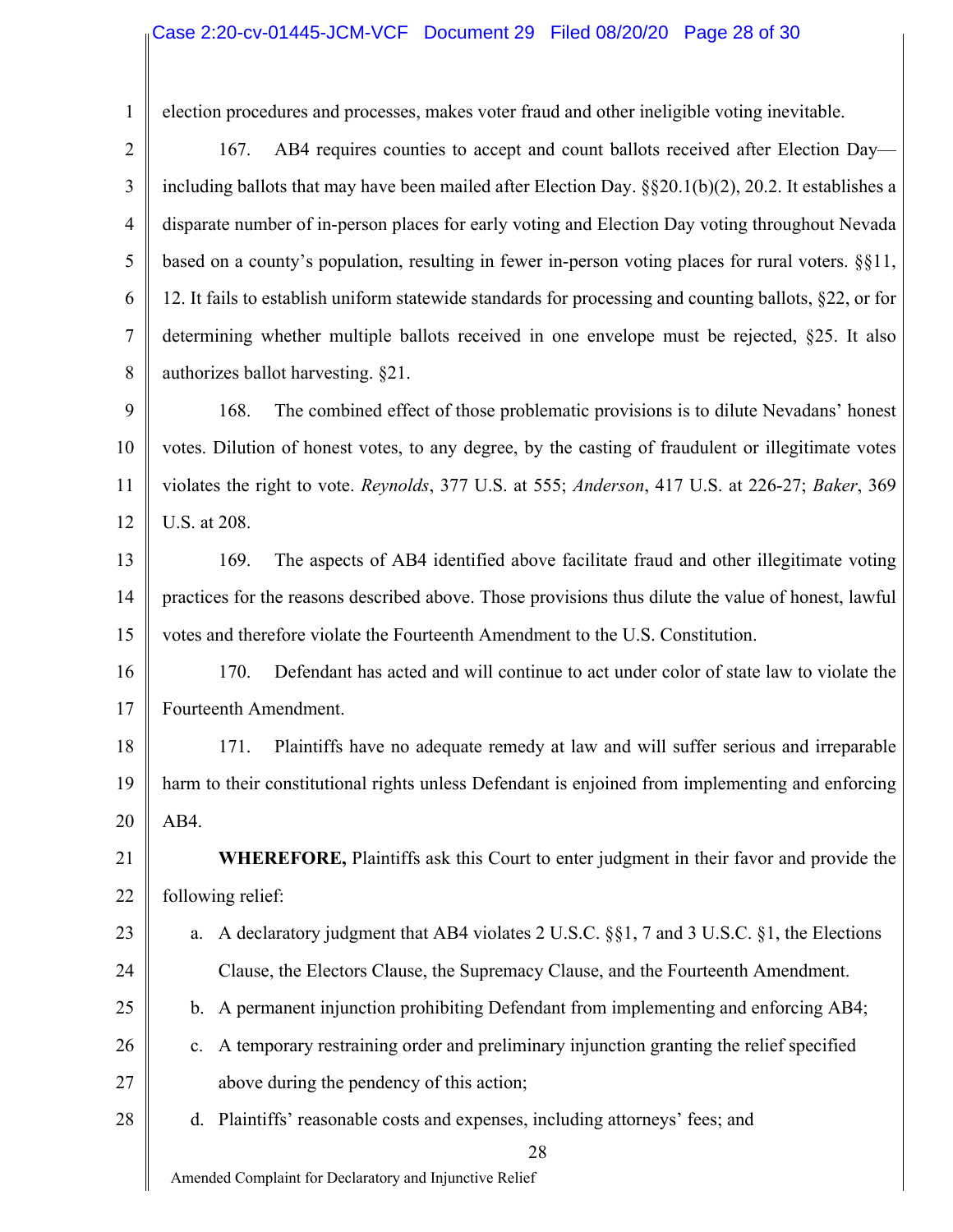|                | Case 2:20-cv-01445-JCM-VCF Document 29 Filed 08/20/20 Page 29 of 30 |    |                                                                  |                                                                                                   |
|----------------|---------------------------------------------------------------------|----|------------------------------------------------------------------|---------------------------------------------------------------------------------------------------|
|                |                                                                     |    |                                                                  |                                                                                                   |
| $\mathbf{1}$   |                                                                     |    |                                                                  | e. All other preliminary and permanent relief that Plaintiffs are entitled to, and that the Court |
| 2              | deems just and proper.                                              |    |                                                                  |                                                                                                   |
| 3              |                                                                     |    |                                                                  |                                                                                                   |
| $\overline{4}$ | Dated: August 20, 2020                                              |    | Respectfully submitted,                                          |                                                                                                   |
| 5              |                                                                     |    |                                                                  |                                                                                                   |
| 6              |                                                                     |    | $\frac{1}{s}$ . Colby Williams<br><b>CAMPBELL &amp; WILLIAMS</b> |                                                                                                   |
|                |                                                                     |    |                                                                  | DONALD J. CAMPBELL, ESQ. (1216)                                                                   |
| 7              |                                                                     |    | 700 South 7th Street                                             | J. COLBY WILLIAMS, ESQ. (5549)                                                                    |
| 8              |                                                                     |    | Las Vegas, Nevada 89101                                          |                                                                                                   |
| 9              |                                                                     |    | Telephone: (702) 382-5222                                        |                                                                                                   |
|                |                                                                     |    | Facsimile: (702) 382-0540                                        |                                                                                                   |
| 10             |                                                                     |    | djc@cwlawlv.com                                                  |                                                                                                   |
| 11             |                                                                     |    | jcw@cwlawlv.com                                                  |                                                                                                   |
| 12             |                                                                     |    |                                                                  | CONSOVOY MCCARTHY PLLC                                                                            |
|                |                                                                     |    |                                                                  | WILLIAM S. CONSOVOY, ESQ.**                                                                       |
| 13             |                                                                     |    | Virginia Bar No. 47704                                           |                                                                                                   |
| 14             |                                                                     |    | Virginia Bar No. 47145                                           | THOMAS R. MCCARTHY, ESQ.*                                                                         |
|                |                                                                     |    | TYLER R. GREEN, ESQ.*                                            |                                                                                                   |
| 15             |                                                                     |    | Utah Bar No. 10660                                               |                                                                                                   |
| 16             |                                                                     |    |                                                                  | CAMERON T. NORRIS, ESQ.**                                                                         |
|                |                                                                     |    | Virginia Bar No. 91624                                           |                                                                                                   |
| 17             |                                                                     |    | Arlington, VA 22209                                              | 1600 Wilson Boulevard, Suite 700                                                                  |
| 18             |                                                                     |    | Telephone: (703) 243-9423                                        |                                                                                                   |
|                |                                                                     |    | will@consovoymccarthy.com                                        |                                                                                                   |
| 19             |                                                                     |    | tom@consovoymccarthy.com                                         |                                                                                                   |
| 20             |                                                                     |    | tyler@consovoymccarthy.com                                       |                                                                                                   |
| 21             |                                                                     |    | cam@consovoymccarthy.com                                         |                                                                                                   |
| 22             |                                                                     |    | <b>Attorneys for Plaintiffs</b>                                  |                                                                                                   |
| 23             |                                                                     |    | *Admitted pro hac vice                                           |                                                                                                   |
| 24             |                                                                     |    | <i>**Pro hac vice pending</i>                                    |                                                                                                   |
| 25             |                                                                     |    |                                                                  |                                                                                                   |
| 26             |                                                                     |    |                                                                  |                                                                                                   |
| 27             |                                                                     |    |                                                                  |                                                                                                   |
| 28             |                                                                     |    |                                                                  |                                                                                                   |
|                |                                                                     | 29 |                                                                  |                                                                                                   |
|                | Amended Complaint for Declaratory and Injunctive Relief             |    |                                                                  |                                                                                                   |